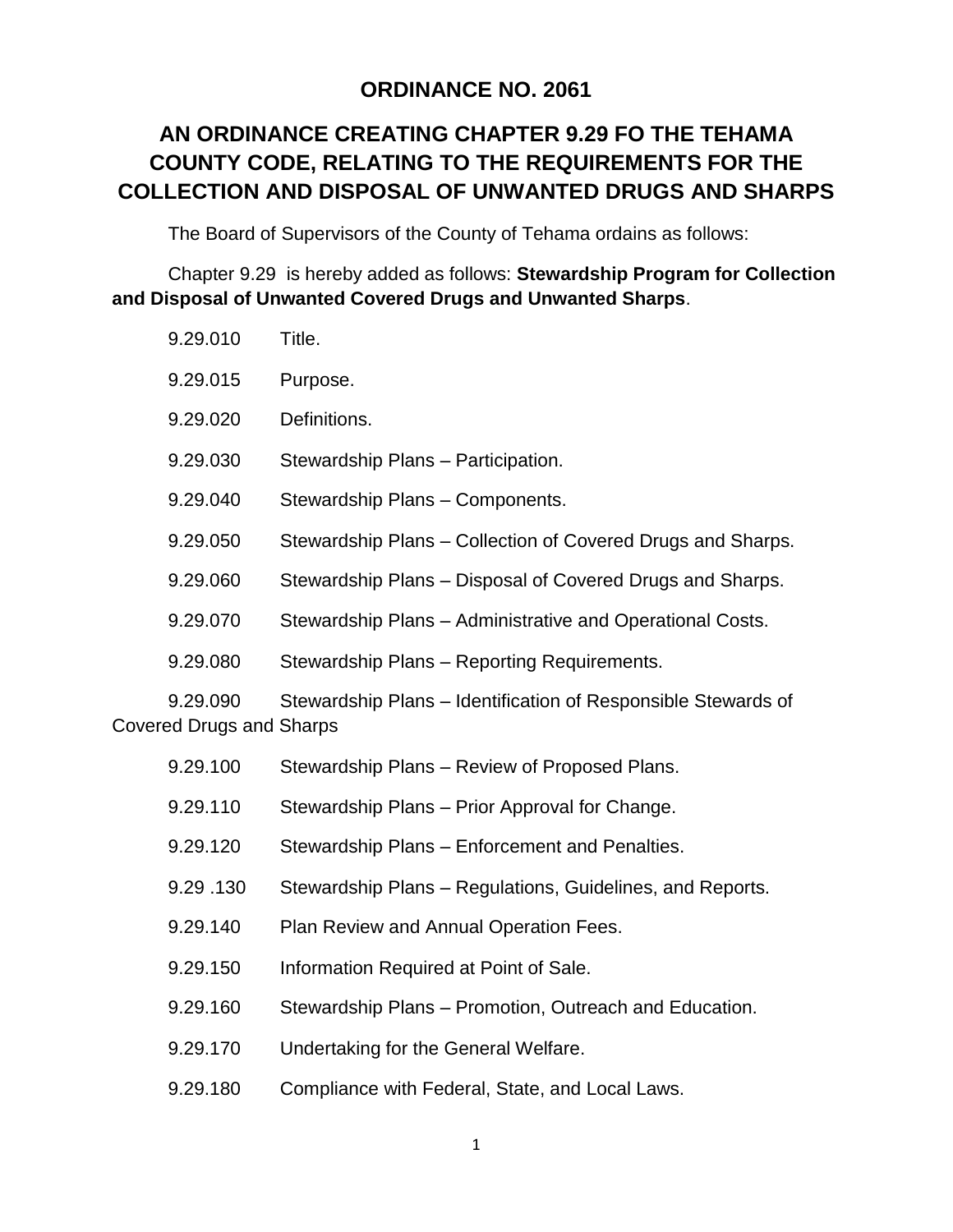#### 9.29.190 Severability.

#### 9.29.010 TITLE.

This Chapter may be cited as the Pharmaceuticals and Sharps Collection and Disposal Stewardship Ordinance.

#### 9.29.015 PURPOSE.

The purpose of this Chapter is to establish a Pharmaceutical and Sharps Stewardship Program that: (1) allows for the safe, convenient and sustainable collection and disposal of unwanted Drugs and Sharps by County residents, and (2) protects, maintains, restores and/or enhances the environment and its natural resources. Said Stewardship Program shall be designed, operated and funded by the Pharmaceutical and Sharps industries with oversight by the County Health Services Agency.

This Chapter is intended to supplement the provisions of federal and state law by prescribing higher standards of sanitation, health and safety where not preempted by federal or state law. Whenever any technical words or phrases are not defined herein, but are defined under federal or state law, such definitions are incorporated into this Chapter and shall be deemed to apply as though set forth herein in full.

#### 9.29.020 DEFINITIONS.

For the purposes of this Chapter, the following definitions shall apply:

"Collection Site" shall mean a location where one or more receptacles are provided pursuant to the Stewardship Plan for County residents to safely and securely deposit Unwanted Covered Drugs and/or Unwanted Sharps.

"Collector" shall mean a Person who hosts one or more receptacles for the collection of Unwanted Covered Drugs and/or Unwanted Sharps pursuant to this Chapter.

"Combined Target Reach Percent" shall mean the percentage of the Target Audience who are exposed to at least one outreach message across all media used.

"Contact Information" shall mean a business phone number, facsimile phone number, mailing address, and electronic mail address.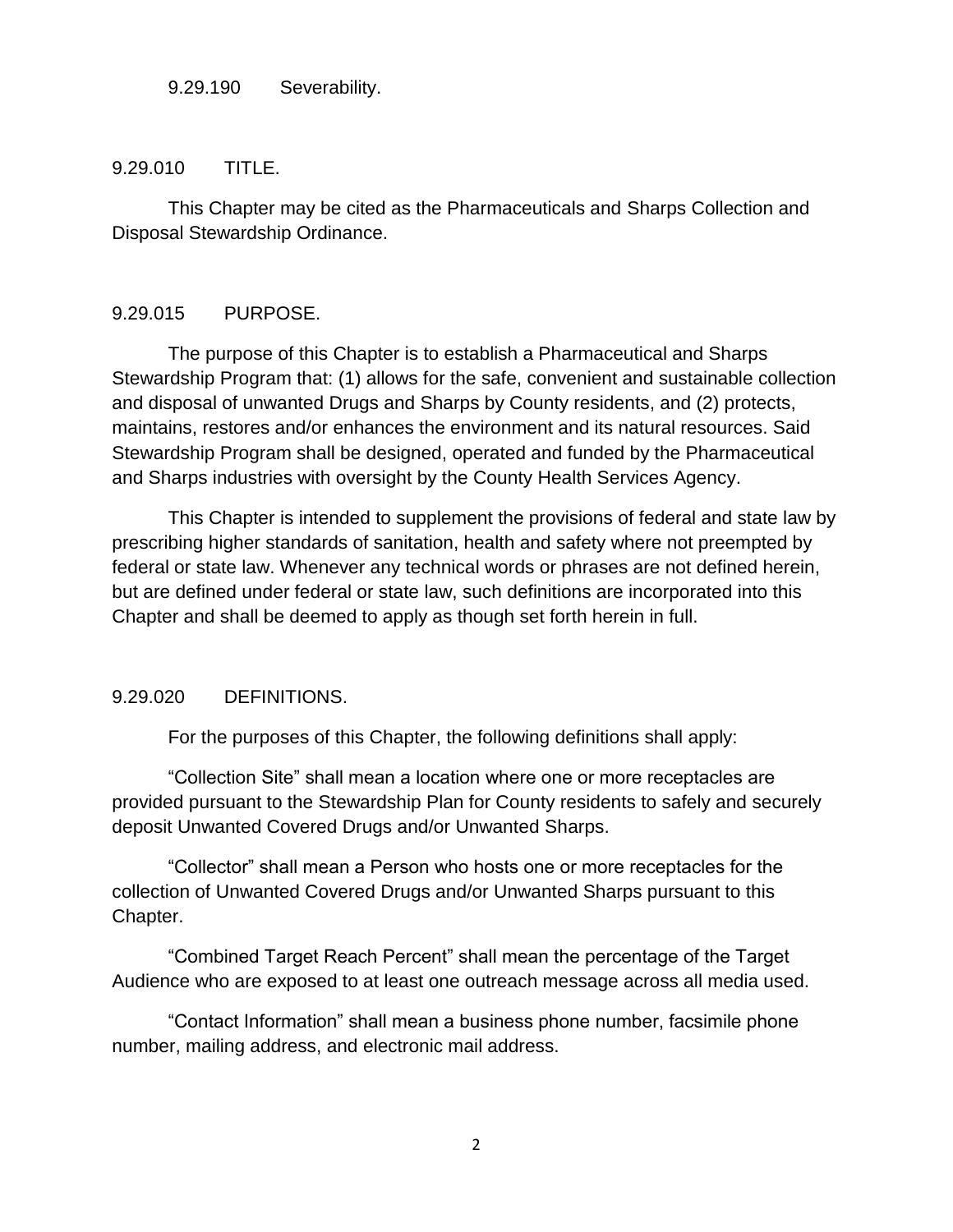"Controlled Substances" for purposes of this Section shall mean any substance listed under the California Health and Safety Code Sections 11053 through 11058 or Title 21 of the United States Code Sections 812 and 813 or any successor legislation.

"County" shall mean the County of Tehama.

"Covered Drug" shall mean a Drug in any form, including a controlled substance, that is sold, offered for sale to, or otherwise distributed for use by, one or more consumers in the Service Area, including prescription, nonprescription, brand name, and generic. "Covered Drug" shall include controlled substances and, notwithstanding the previous sentence, shall not include: (1) vitamins or supplements; (2) herbal-based remedies and homeopathic drugs, products, or remedies; (3) cosmetics, shampoos, sunscreens, toothpaste, lip balm, antiperspirants, or other personal care products that are regulated as both cosmetics and nonprescription drugs under the federal Food, Drug, and Cosmetic Act or any successor legislation; (4) Drugs for which Responsible Stewards provide a pharmaceutical product stewardship or take-back program as part of a federal Food and Drug Administration-managed risk evaluation and mitigation strategy (Title 21 U.S.C Sec. 355-1); and (5) Drugs that are biological products as defined by 21 C.F.R. 600.3(h) as it exists on the effective date of this Chapter if the Responsible Steward already provides a pharmaceutical product stewardship or takeback program.

"Department" shall mean the Tehama County Health Services Agency.

"Director" shall mean the Director of the Tehama County Health Services Agency or his or her designee.

"Drug" shall mean: (1) any article recognized in the official United States Pharmacopoeia – National Formulary, the official homeopathic pharmacopoeia of the United States or any supplement of the formulary or those pharmacopoeias as published by the U.S. Pharmacopeia Convention and the Homeopathic Pharmacopoeia Convention of the United States; (2) any substance intended for use in the diagnosis, cure, mitigation, treatment, or prevention of disease in humans or other animals; (3) any substances, other than food, intended to affect the structure or any function of the body of humans or other animals; or (4) any substance intended for use as a component of any substance specified in (1), (2), or (3) of this definition, but not a device or a component, part or accessory of a device.

"Enforcing officer" means the health officer or the sheriff, or the authorized deputies or designees of either, or any person employed by the County of Tehama and appointed to the position of code enforcement officer, as established by Tehama County Resolution 125-1991, each of whom is independently authorized to enforce this chapter.

"FDA" shall mean the United States Food and Drug Administration.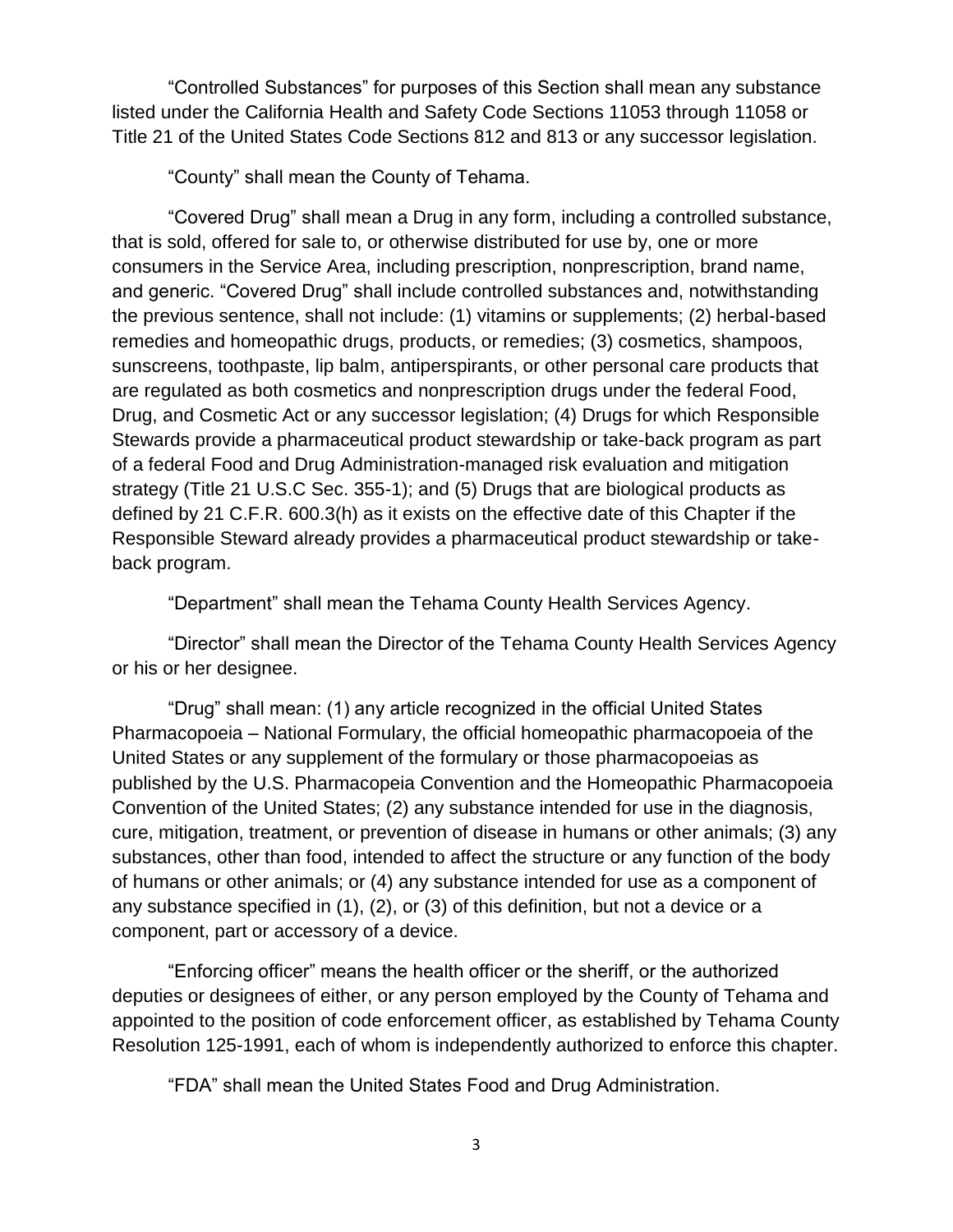"Frequency" shall mean the number of times a member of the Target Audience has an opportunity to be exposed to an outreach activity within a specified time period.

"3+ Frequency" shall mean the amount of reach obtained among audiences exposed to three or more advertising messages.

"Hazardous Waste Disposal Facility" shall have the meaning set forth by the United States Environmental Protection Agency under Title 40 Code of Federal Regulations, Parts 264 and 265, or any successor legislation.

"Manufacture" shall mean the production, preparation, propagation, compounding or processing of a Drug or other substance or device, but shall not include the preparation, compounding, packaging, or labeling of such a Drug, substance or device by a practitioner incidental to the administration or dispensing of a Drug; substance or device in the course of his or her professional practice.

"Mail-Back Services" shall mean a collection method for Unwanted Covered Drugs and/or Unwanted Sharps from County residents utilizing Mailers for shipment to a Person that will dispose of them in accordance with the Stewardship Plan.

"Mailer" shall mean a prepaid, preaddressed, tamper-resistant envelope or container used for mailing Unwanted Covered Drugs and/or Unwanted Sharps. Any Mailer used for Unwanted Sharps must be FDA-compliant.

"Medium (plural, Media)" shall mean a communication vehicle that may or may not contain advertising, such as the internet, radio, magazines, mail, newspapers, out of home media, television, telephone directories, etc.

"Nonprescription Drug" shall mean a Drug that may be lawfully sold without a prescription.

"Outreach Program" shall mean a series of activities undertaken to meet the requirements of Section 9.29.160, including but not limited to commercials or advertisements, grass roots marketing, and community based social marketing.

"Participating City" shall mean an incorporated city within the County that adopts the requirements of this Chapter into its respective municipal code by resolution or ordinance.

"Person" shall mean a human being, firm, sole proprietorship, corporation, limited liability company, general partnership, limited partnership, limited liability partnership, association, cooperative, or another entity of any kind or nature.

"Pharmaceutical" shall have the same meaning as drug.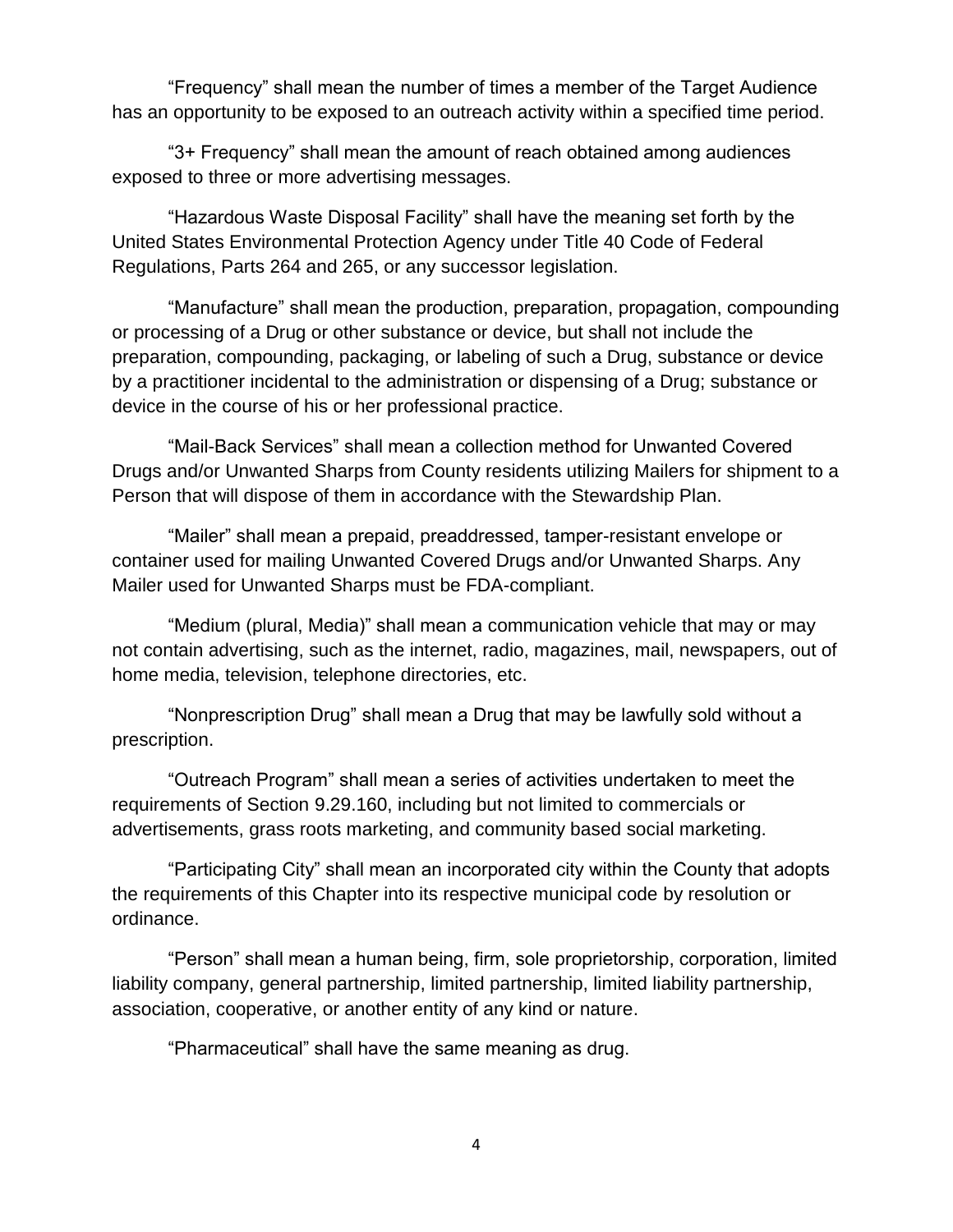"Pharmacy" shall mean an area, place, or premises licensed by the state of California Board of Pharmacy in which the profession of pharmacy is practiced and where prescriptions are dispensed.

"Plan Operator" shall mean the entity designated by a Responsible Steward, group of Responsible Stewards, or Stewardship Organization to operate the Stewardship Plan.

"Potential Authorized Collector" shall mean any entity that is registered, or that may apply to register, with the U.S. Drug Enforcement Administration (DEA) for the collection of Drugs, such as a manufacturer, distributor, reverse distributor, narcotic treatment program, retail Pharmacy, or a hospital/clinic with an on-site Pharmacy.

"Proof of Performance" shall mean documentation verifying that outreach described within the approved Outreach Program did in fact fund. Examples of Proof of Performance include a photograph of a billboard, a copy of a published newspaper advertisement, reports of Internet usage, or other appropriate documentation.

"Rating" means the percentage of a given population group consuming a Medium at a particular moment. A Rating can apply to a specific demographic group or a specific geographic area. The accumulation of multiple ratings results in Target Rating Points, which in turn leads to calculations of Reach and Frequency.

"Reach" refers to the number or percentage of a population group exposed to the Outreach Program within a given period of time.

"Repackager" shall mean a Person who owns or operates an establishment that repacks and/or relabels a product or package for further sale or distribution.

"Responsible Steward" shall mean:

- (a) The Person who Manufactures or causes to be Manufactured a Covered Drug or Sharps; or
- (b) If the Person described in (a) is beyond the County's jurisdiction, the first Person who repackages or distributes the Covered Drug or Sharps in or into the County, including but not limited to a Wholesaler or Repackager; or
- (c) If the Persons described in (a) and (b) are beyond the County's jurisdiction, the first Person who sells or offers for sale the Covered Drug or Sharps in or into the County.

"Responsible Steward" shall not include (1) a retailer that puts its store label on a Drug or Sharp or (2) a pharmacist who dispenses Drugs or Sharps to, or compounds a prescribed individual product for, a consumer.

"Service Area" shall mean the unincorporated County and all Participating Cities.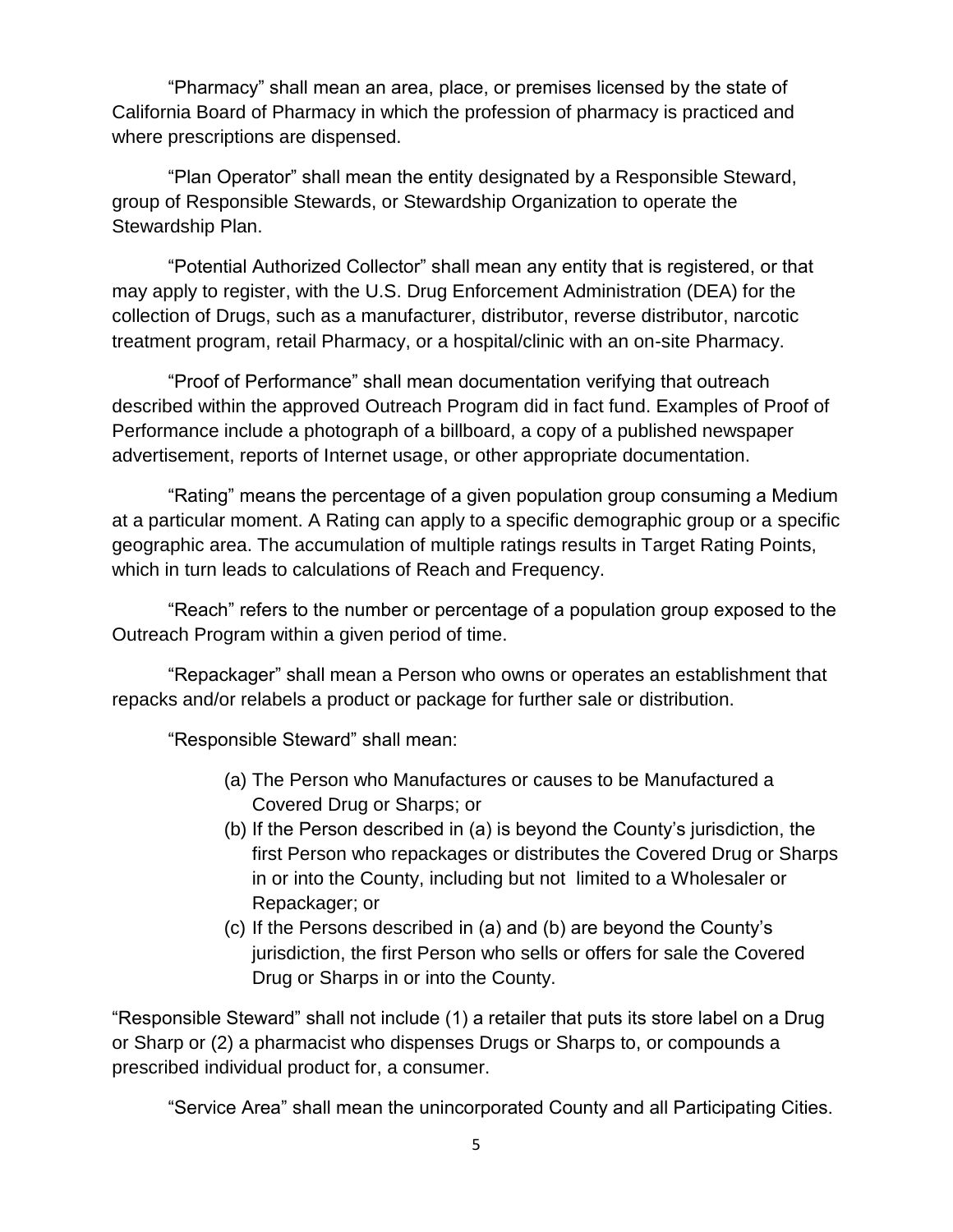"Sharp" shall mean a needle, safety engineered needle, lancet or other similar instrument that is deigned to puncture the skin of individuals or animals for medical purposes and that is sold, offered for sale, or otherwise distributed for use by one or more consumers in the County and may include anything affixed to the instrument, such as a syringe.

"Stewardship Organization" shall mean an organization designated by a Responsible Steward or group of Responsible Stewards to act as its agent to develop and implement a Stewardship Plan.

"Stewardship Plan" or "Plan" shall mean a plan approved by the Director for the collection, transportation, and disposal of Unwanted Covered Drugs and/or Unwanted Sharps pursuant to this Chapter that is financed, developed, and implemented by a Responsible Steward operating individually, jointly with other Responsible Stewards, or through a Stewardship Organization.

"Stewardship Program" or "Program" shall mean the County program described in this Chapter.

"Target Audience" shall mean persons who live in the Service Area.

"Target Rating Points" shall mean the sum of all Ratings delivered by any given Medium or list of Media vehicles.

"Unincorporated Community" shall mean a community located within the unincorporated area of the County, as identified as a census designated place.

"Unwanted Covered Drug" shall mean any Covered Drug that the consumer wishes to discard. This shall exclude Covered Drugs disposed of by commercial and institutional sources, including, but not limited to, hospitals, clinics, and Pharmacies.

"Unwanted Sharps" shall mean any Sharp or Sharps that the consumer wishes to discard. This shall exclude Sharps disposed of by commercial and institutional sources including, but not limited to, hospitals, clinics, and Pharmacies.

"Wholesaler" shall mean a Person who purchases Covered Drugs and/or Sharps for resale and distribution to Persons other than consumers.

#### 9.29.030 STEWARDSHIP PLANS - PARTICIPATION.

(a) Each Responsible Steward shall participate in such a Stewardship Plan approved by the Director either by:

(1) Operating, individually or jointly with other Responsible Stewards; or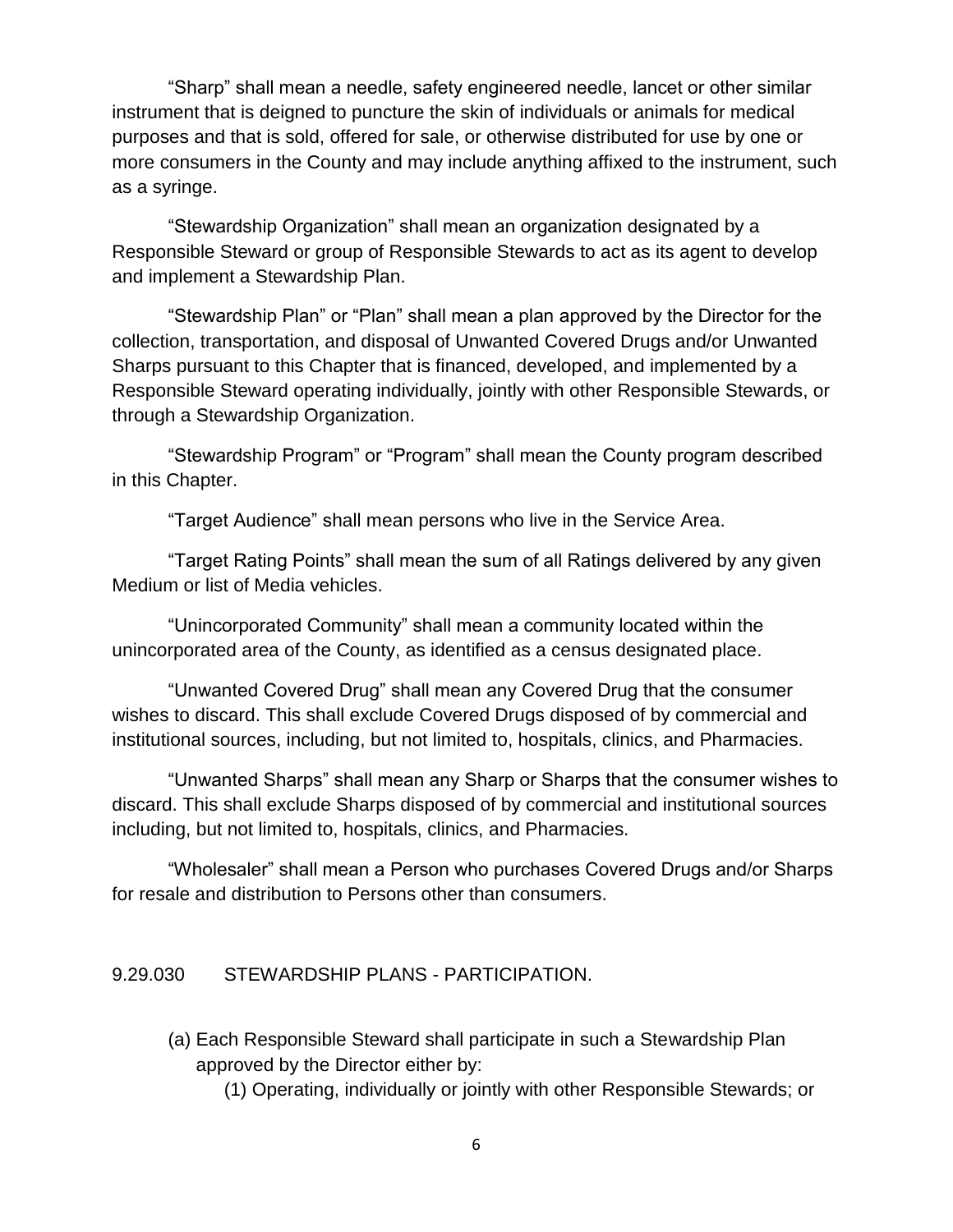- (2) Entering into an agreement with a Stewardship Organization to operate, on the Responsible Steward's behalf. A stewardship organization shall be formed as a California nonprofit public benefit corporation and hold an unrevoked determination letter from the Internal Revenue Service ("IRS") that it is exempt from federal income tax under Section 501(c)(3) of the Internal Revenue Code of 1986, as amended (the "IRC") and is further classified as a public charity under the IRC Section 509(a). An organization that has not yet obtained a determination letter from the IRS may begin operations so long as it can demonstrate that it has applied to the IRS for the required taxexempt status. If an organization's status as a 501(c)(3) public charity is revoked by the IRS for any reason or it fails to obtain the required determination from the IRS within one year of incorporation, such organization shall not meet the requirements to continue to operate as a stewardship organization, effective as of the IRS revocation date or the first anniversary date of its incorporation, as applicable.
- (b) Each Responsible Steward must notify the Director in writing of the Responsible Steward's intent to operate or participate in a Stewardship Plan for the collection, transportation, and disposal of the Covered Drug or Sharps, respectively, within 30 days of the effective date of this Chapter or 30 days after the Covered Drug or Sharps are first sold into or offered for sale in the County, whichever is later.
- (c) Each Stewardship Plan must be approved by the Director before any collection of Unwanted Covered Drugs and/or Unwanted Sharps may commence thereunder. Proposed changes to an approved Plan shall be subject to the requirements set forth in Section 9.29.110.
- (d) Each Responsible Steward operating individually, jointly with other Responsible Stewards, or through a Stewardship Organization shall:
	- (1) Within 30 days of the effective date of this Chapter or 30 days after the Covered Drug or Sharps are first sold or offered for sale in or into the County, whichever is later, identify to the Director in writing an individual authorized to be the official point of contact for the Stewardship Plan and the individuals' Contact Information. Said Contact Information shall be kept current at all times. Director shall be notified of any change in such Contact Information within ten (10) businesses days.
	- (2) Within 45 days of the effective date of this Chapter or 45 days after the Covered Drug or Sharps are first sold or offered for sale in the County, whichever is later, and annually thereafter, notify the following Persons of the opportunity to participate in the Stewardship Plan by serving as collectors, and provide the Director with copies of all such notifications: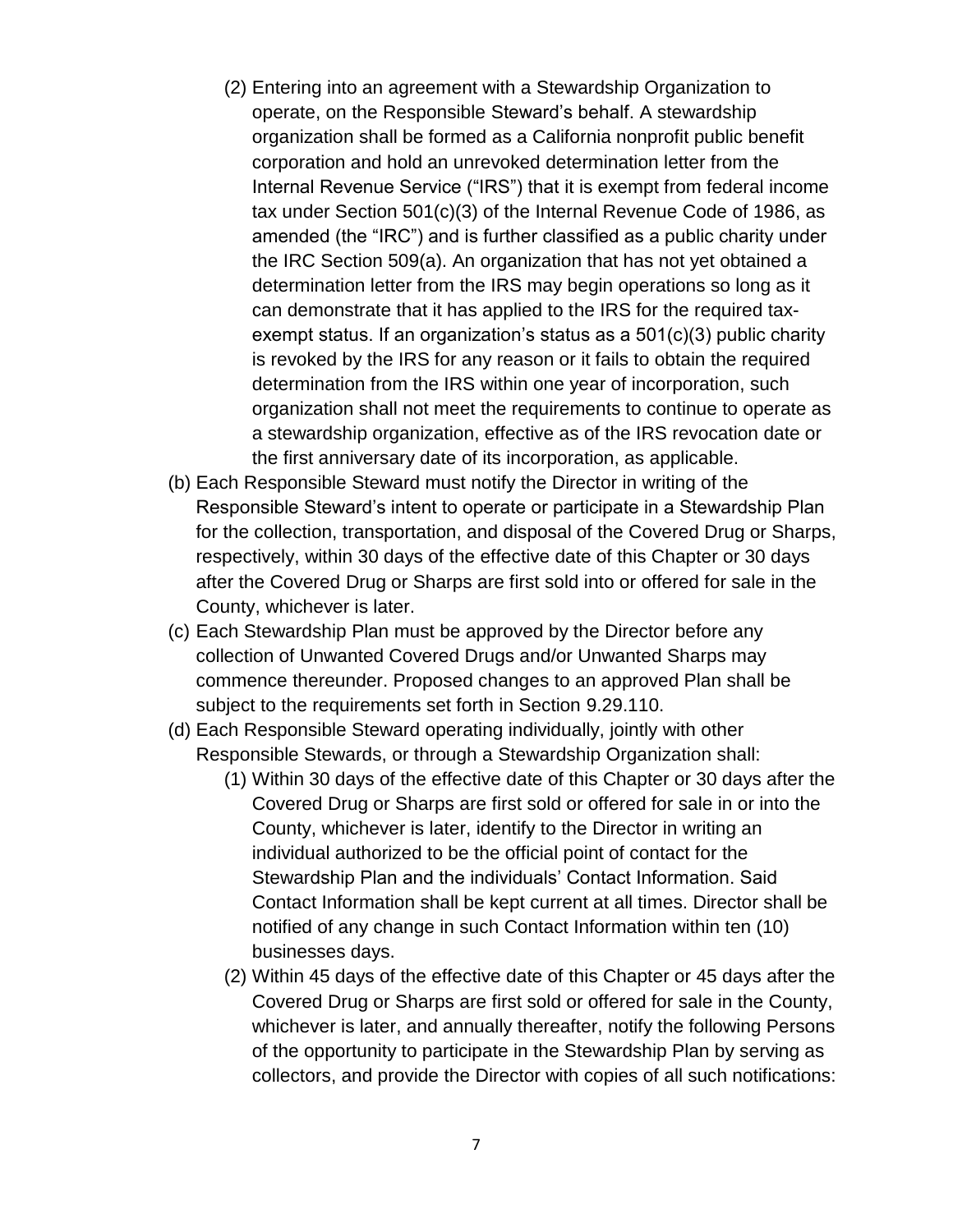- i. All retail Pharmacies, hospitals/clinics with on-site Pharmacies, and other Potential Authorized Collectors;
- ii. Persons other than Potential Authorized Collectors, such as retail establishments, that could potentially host Collection Sites for Sharps;
- iii. All law enforcement agencies in the County; and
- iv. All pre-existing Sharps disposal locations.
- (3) Within 90 days of the effective date of this Chapter or 90 days after the Covered Drug or Sharps are first sold or offered for sale in or into the County, whichever is later, submit a proposed Stewardship Plan as described in Section 9.29.040 to the Director for review;
- (4) Within 90 days of the Director's approval of the Stewardship Plan, the Stewardship Plan shall be implemented in accordance with this Chapter;
- (e) A Responsible Steward, operating individually, jointly with other Responsible Stewards, or through a Stewardship Organization, may enter into agreements with other Stewardship Organizations, service providers, or other Persons as needed to carry out its Stewardship Plan in whole or in part.
- (f) Should the Responsible Steward undergo any change in ownership or control, it must notify the Director within 30 days of such change, and should ownership or control be transferred to a company not conducting business in the County, the Responsible Steward shall provide the name and Contact Information of the first Person who causes the Covered Drug or Sharps to be brought in or into the County for repackaging, distribution, or sale.
- (g) Each Responsible Steward, operating individually, jointly with other Responsible Stewards, or through a Stewardship Organization, shall commence within thirty (30) calendar days good faith negotiations with any Responsible Steward expressing an interest to participate in its Stewardship Plan. For every Responsible Steward not accepted as a participant in the Plan, the Responsible Steward, group of Responsible Stewards, or Stewardship Organization rejecting the Responsible Steward expressing an interest to participate shall notify the Director in writing within thirty (30) calendar days of the rejection and set forth reasons for such decision.
- (h) Any Person who is not a Responsible Steward, such as a Person providing Covered Drugs or Sharps free of charge, may choose to participate in the Program. Such Person may operate individually, jointly with a Responsible Steward or group of Responsible Stewards, or through a Stewardship Organization. Any Responsible Steward, group of Responsible Stewards, or Stewardship Organization approached by such Person for potential collaboration must in good faith consider allowing such Person to participate in its Stewardship Plan. Should such Person participate in the Program, such Person shall be subject to the same requirements under this Chapter as any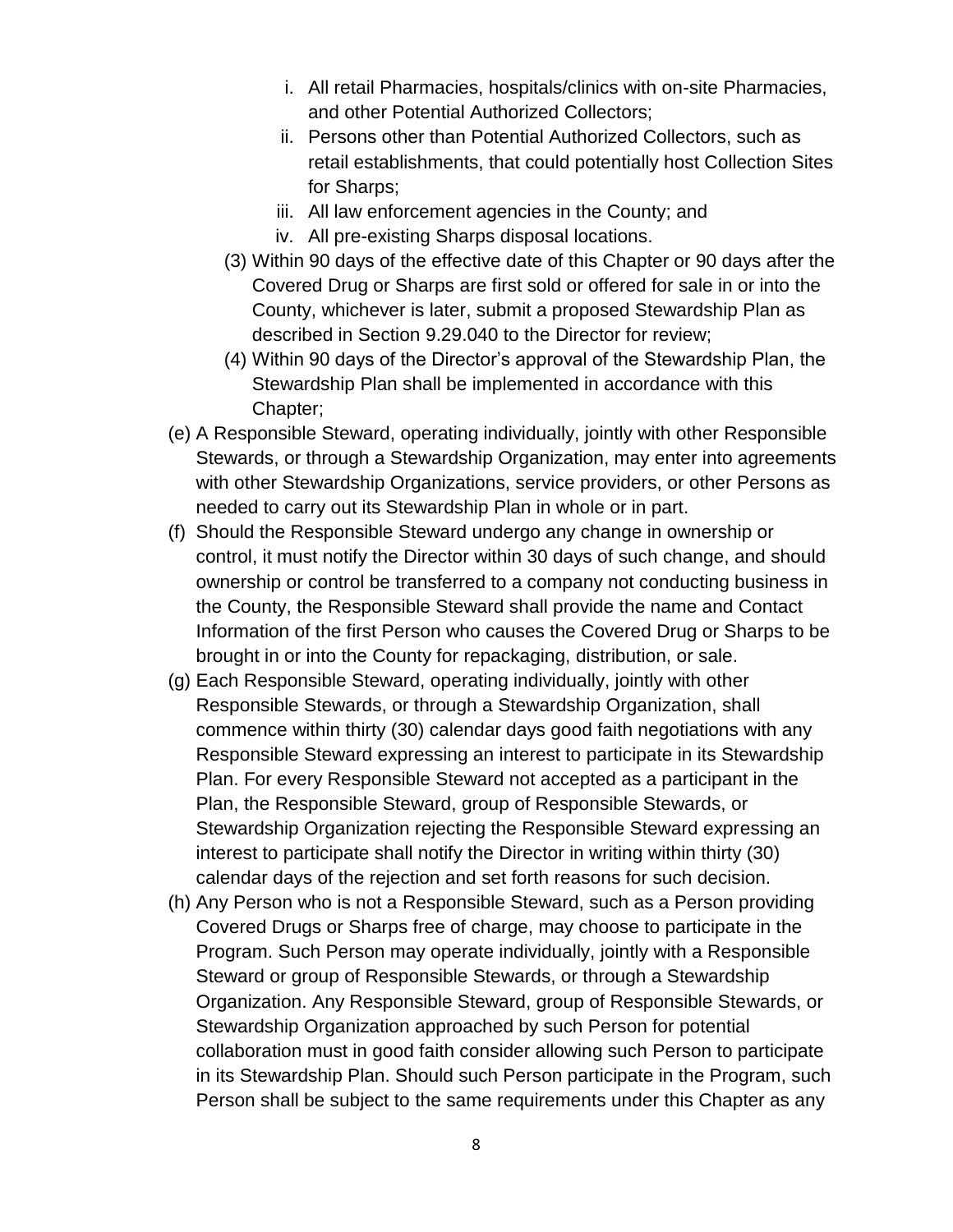Responsible Steward, group of Responsible Stewards, or Stewardship Organization. If such Person no longer wishes to participate in the Program, such person shall notify the Director of the same within thirty (30) calendar days and set forth the reasons for such decision.

- (i) After the first full year of implementation of a Stewardship Plan, a Responsible Steward may notify the Director in writing of its intent to submit a new Stewardship Plan. Within three months of such notification, the Responsible Steward, operating individually, jointly with other Responsible Stewards, or through a Stewardship Organization, shall submit a proposed Stewardship Plan as described under Section 9.29.040 to the Director for Review. The new Stewardship Plan shall be accompanied by the plan review fee in accordance with Section 9.29.100. Until such time that a new Stewardship Plan is approved by the Director, the most recently approved plan shall remain in effect.
- (j) Should a Responsible Steward, operating individually, jointly with other Responsible Stewards, or through a Stewardship Organization, become aware of any Covered Drug or Sharps being sold or offered for sale in or into the County whose Responsible Steward is neither operating nor participating in a Stewardship Plan, the Responsible Steward becoming aware of this shall notify the Director of same and the basis for such belief within thirty (30) calendar days.
- (k) The Director may, on a case-by-case basis, approve in writing requests for time extensions related to submission dates and deadlines in this Section 9.29.030.
- (l) The Director may audit the records of a Responsible Steward, group of Responsible Stewards, or Stewardship Organization related to a Stewardship Plan or request that the Responsible Steward, group of Responsible Stewards, or Stewardship Organization arrange for the Director to inspect at reasonable times the facilities, vehicles, and equipment used in carrying out the Stewardship Plan.

### 9.29.040 STEWARDSHIP PLANS - COMPONENTS.

Each Stewardship Plan, which must be submitted and reviewed according to Section 9.29.110, shall include:

(a) The name of each Responsible Steward participating in the Stewardship Plan; the name of each Covered Drug and Type of Sharp the Responsible Steward either Manufactures or purchases for repackaging, distribution, sale or offer for sale; and the name and Contact Information of an individual authorized to be the official point of contact for each Responsible Steward and to whom the Director may direct all inquiries regarding the Responsible Steward's compliance with the requirements of this Chapter;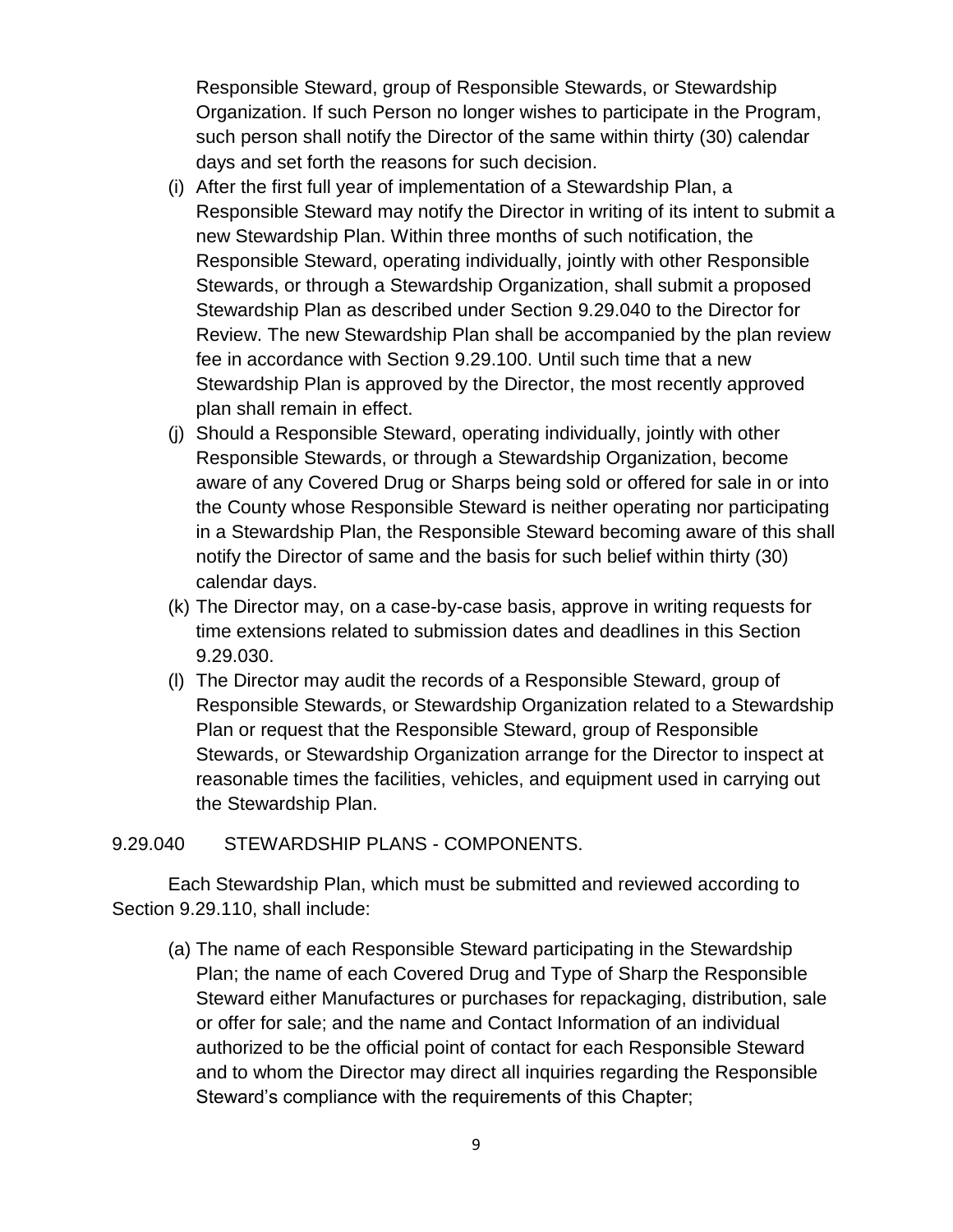- (b) A description of the proposed collection system designed to provide safe, convenient, and ongoing collection services for Unwanted Covered Drugs and Unwanted Sharps from County residents within the Service Area in compliance with the requirements set forth in Section 9.29.050. The description shall include but not be limited to a list of all collection methods and participating Collectors; a list of addresses for the Collection Sites; a description of how many periodic collection events will be scheduled and where they will be located; and a description of how many Mail-Back Services will be provided to County residents in the Service Area, including a physical sample of the Mailers to be used. The description of the collection services shall include a list of Potential Authorized Collectors, law enforcement agencies, and other Persons contacted by the Responsible Steward pursuant to Section 9.29.030, and a list of all who expressed an interest in serving as Collectors in the Stewardship Plan;
- (c) A description of the proposed handling and disposal system, including the name and Contact Information for each Collector, each Person retained to transport the collected items, each Hazardous Waste Disposal Facility to be used by the Stewardship Plan in accordance with Sections 9.29.050 and 9.29.060, and any other Person retained to implement any portion of the Stewardship Plan;
- (d) A description of the policies and procedures to be followed by Persons handling Unwanted Covered Drugs and Unwanted Sharps collected under the Stewardship Plan, including a description of how each Collector, each Person retained to transport the collected items, Hazardous Waste Disposal Facilities, and any other Person retained to implement any portion of the Plan will ensure that the collected items are safely and securely tracked from collection through final disposal, and how the Responsible Stewards participating in the Stewardship Plan will ensure that all Persons participating in, operating, and otherwise implementing the Stewardship Plan will comply with all applicable federal, state, and local laws and regulations, including but not limited to those of the United States Drug Enforcement Administration and the State of California Board of Pharmacy;
- (e) A certification that any patient information appearing on Drug and Sharp packaging will be kept secure and promptly destroyed;
- (f) A description of the public education and promotion strategy required in Section 9.29.160, including but not limited to a copy of instructions, signage, and promotional materials for residents, as well as instructions and signage, as may be needed, for Collectors, Persons retained to transport collected items, Hazardous Waste Disposal Facilities, and all other Persons implementing any portion of the Plan;
- (g) Proposed short-term and long-term plans for frequency of collection from Collection Sites, public education, and promotion of the Plan; and
- (h) A description of how the Stewardship Plan will consider: (1) use of existing providers of waste pharmaceutical services; (2) separating Covered Drugs and Sharps from packaging to the extent possible to reduce transportation and disposal costs; and (3) recycling of Drug and Sharp packaging to the extent feasible.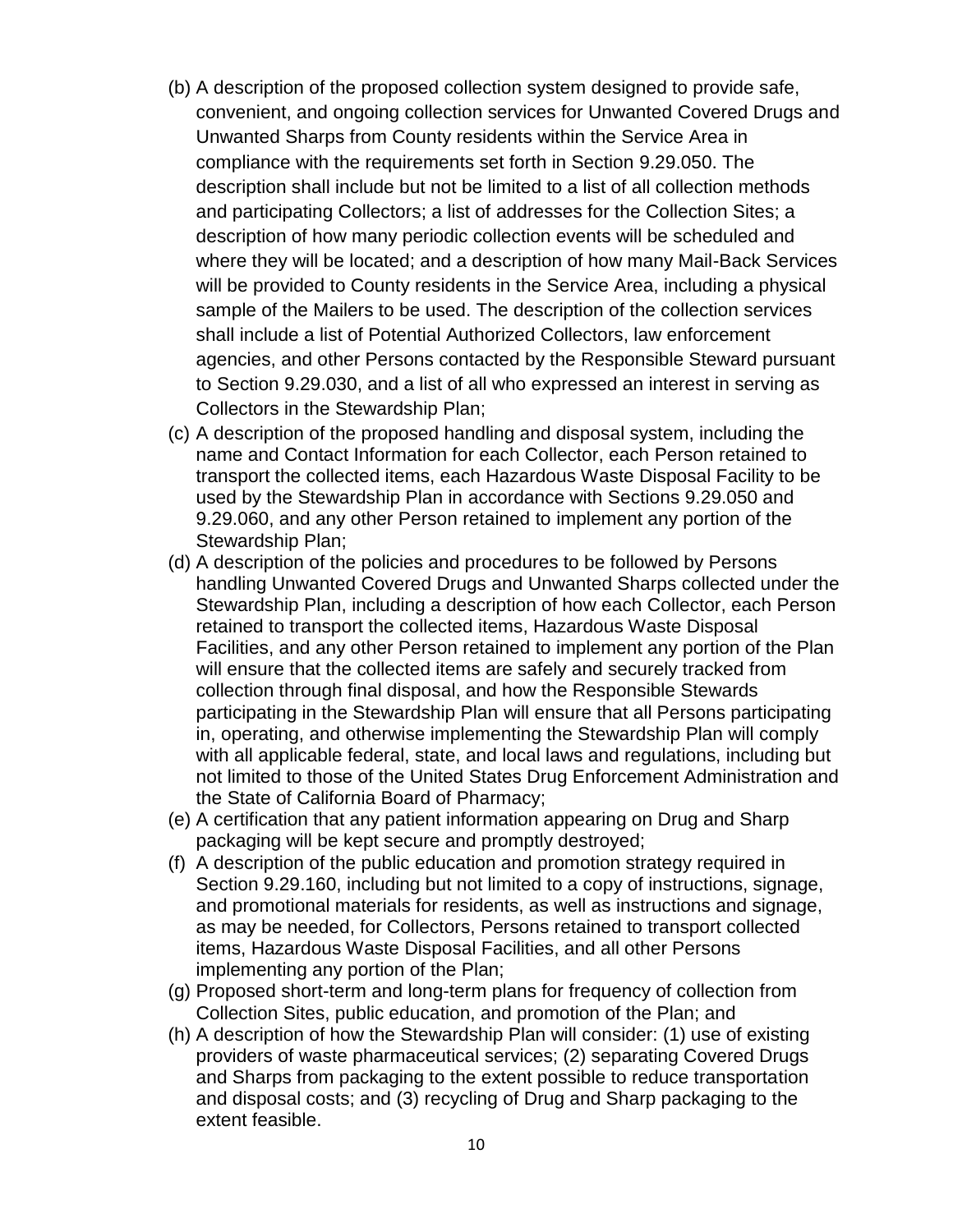## 9.29.050 STEWARDSHIP PLANS – COLLECTION OF COVERED DRUGS AND SHARPS.

- (a) This Chapter does not require any Person to serve as a Collector in a Stewardship Plan. A Person may offer to serve as a Collector with or without compensation by a Responsible Steward, group of Responsible Stewards, or Stewardship Organization. Responsible Stewards are encouraged to host Collection Sites where feasible.
- (b) The collection system for each Stewardship Plan shall:
	- a. Provide ongoing, reasonably convenient and equitable access for all County residents in the Service Area regardless of the racial, cultural, or socioeconomic composition of the neighborhoods within which the Collection Sites are located. At a minimum, the following requirements shall be met:
		- i. Population Density: In each Unincorporated Community and in each Participating City with at least one Potential Authorized Collector, each Stewardship Plan shall provide at least one Collection Site for Unwanted Covered Drugs, at least one Collection Site for Unwanted Sharps, and for every 30,000 County residents at least one additional Collection Site for Unwanted Covered Drugs and at least one additional Collection Site for Unwanted Sharps.
		- ii. Travel Distance: Collection Sites shall be geographically distributed so as to ensure that every resident within the Service Area is within 10 miles of a Collection Site for Unwanted Covered Drugs and a Collection Site for Unwanted Sharps to the greatest extent feasible; and
		- iii. Sites per Supervisorial District: In no event shall there be fewer than 1 Collection Sites for Unwanted Covered Drugs or fewer than 1 Collection Sites for Unwanted Sharps in each County Supervisorial District;
	- b. In areas where the minimum requirements set forth in subsection (b) a. are not met, the Stewardship Plan shall set forth the reasons for such failure and provide for temporary collection events that are at least six hours in length and held once per quarter of each calendar year in those areas;
	- c. The collection system shall provide a free mail-back service that allows for convenient and equitable access by all county residents in all the Unincorporated Communities and in each Participating City. In no event shall a Mailer be distributed more than three (3) businesses days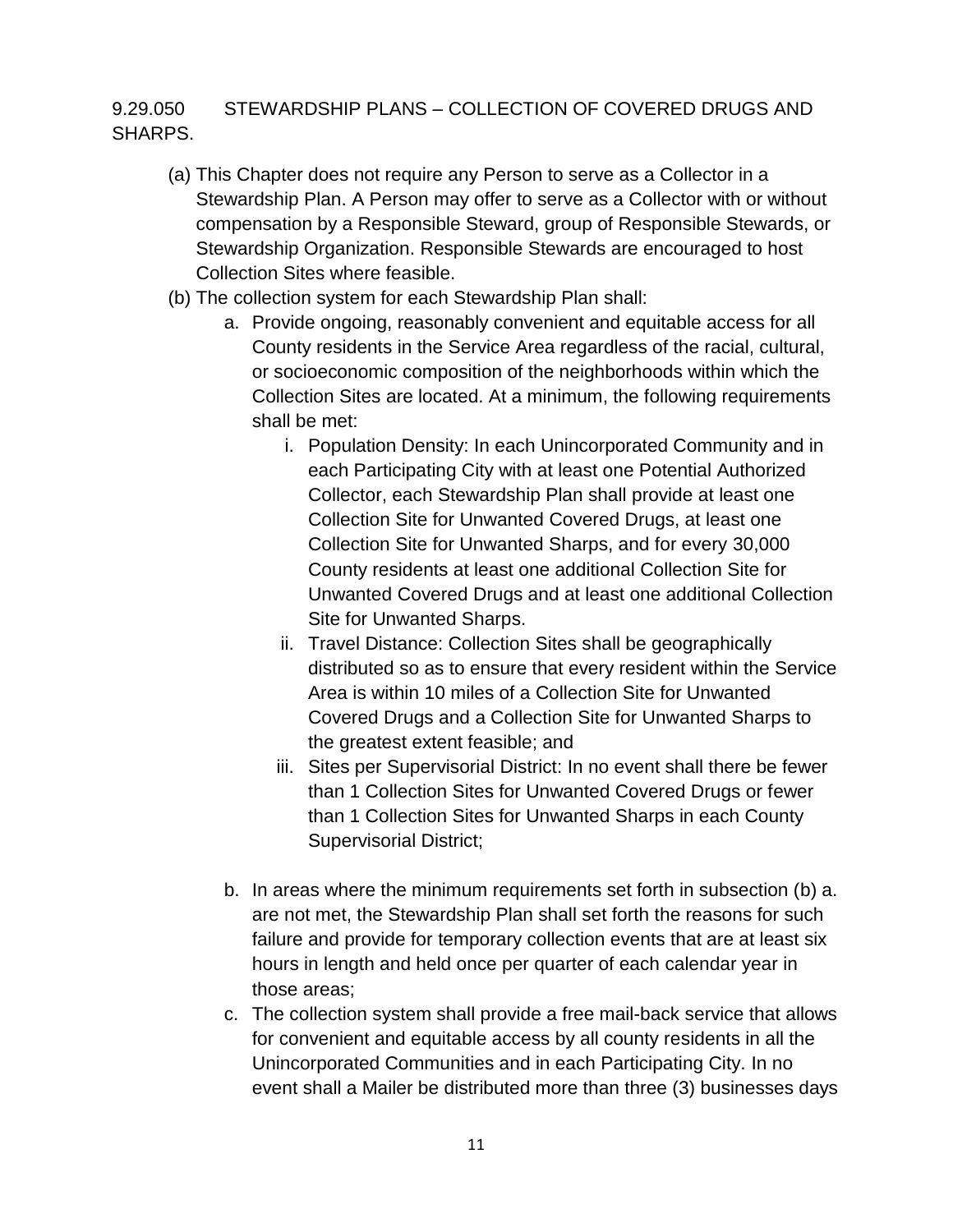following the receipt of a request for a Mailer by any county resident in the Unincorporated Community or a Participating City;

- d. The collection system shall make available free mail-back services to all Unincorporated Community residents and residents in each Participating City who are disabled or homebound, in a manner that allows for convenient and equitable access to those services by these persons;
- e. Be safe and secure, including requiring the prompt destruction of patient information on any and all packaging;
- f. Include a mechanism whereby Responsible Stewards of Sharps participating in the Plan provide for distribution of FDA-compliant Sharps containers designed for the safe handling of Sharps to the consumer free of charge, preferably at the point of sale of the injectable Drug or at the time the consumer otherwise receives the Sharps for usage;
- g. Provide FDA-compliant Sharps collection receptacles to any hosts of Collection Sites for Sharps;
- h. Commence good faith negotiations with any Person expressing an interest to serve as a Collector within 30 calendar days of the Person's expression of such interest. For every Person not accepted as a Collector, the Responsible Steward, group of Responsible Stewards, or Stewardship Organization shall submit a written explanation to the Director within 30 calendar days of the rejection setting forth the reasons for such decision; and
- i. Provide Mailers and Mail-Back Services, free of charge, to residents in the Service Area upon request through the Stewardship Plan's 24 hour, toll-free phone number and website. Assistance through the tollfree phone number and website shall be in English, Spanish, and other languages as determined by the Department.
- (c) Collection Sites for Unwanted Covered Drugs shall accept all Covered Drugs and Collection Sites for Unwanted Sharps shall accept all Sharps. All Collection Sites shall be accessible by County residents at least during the hours that the Collector is normally open for business to the public. Collection Sites shall be emptied and otherwise serviced as often as necessary to avoid creating hazardous conditions, including reaching capacity. Collection Sites shall utilize secure collection receptacles in compliance with all applicable federal, state, and local laws, including but not limited to requirements of the DEA and the State of California Board of Pharmacy.
- (d) Each Responsible Steward, operating individually, jointly with other Responsible Stewards, or through a Stewardship Organization, shall ensure that all Collection Sites prominently display a 24-hour, toll-free phone number and website for the Stewardship Plan. Said toll-free phone number and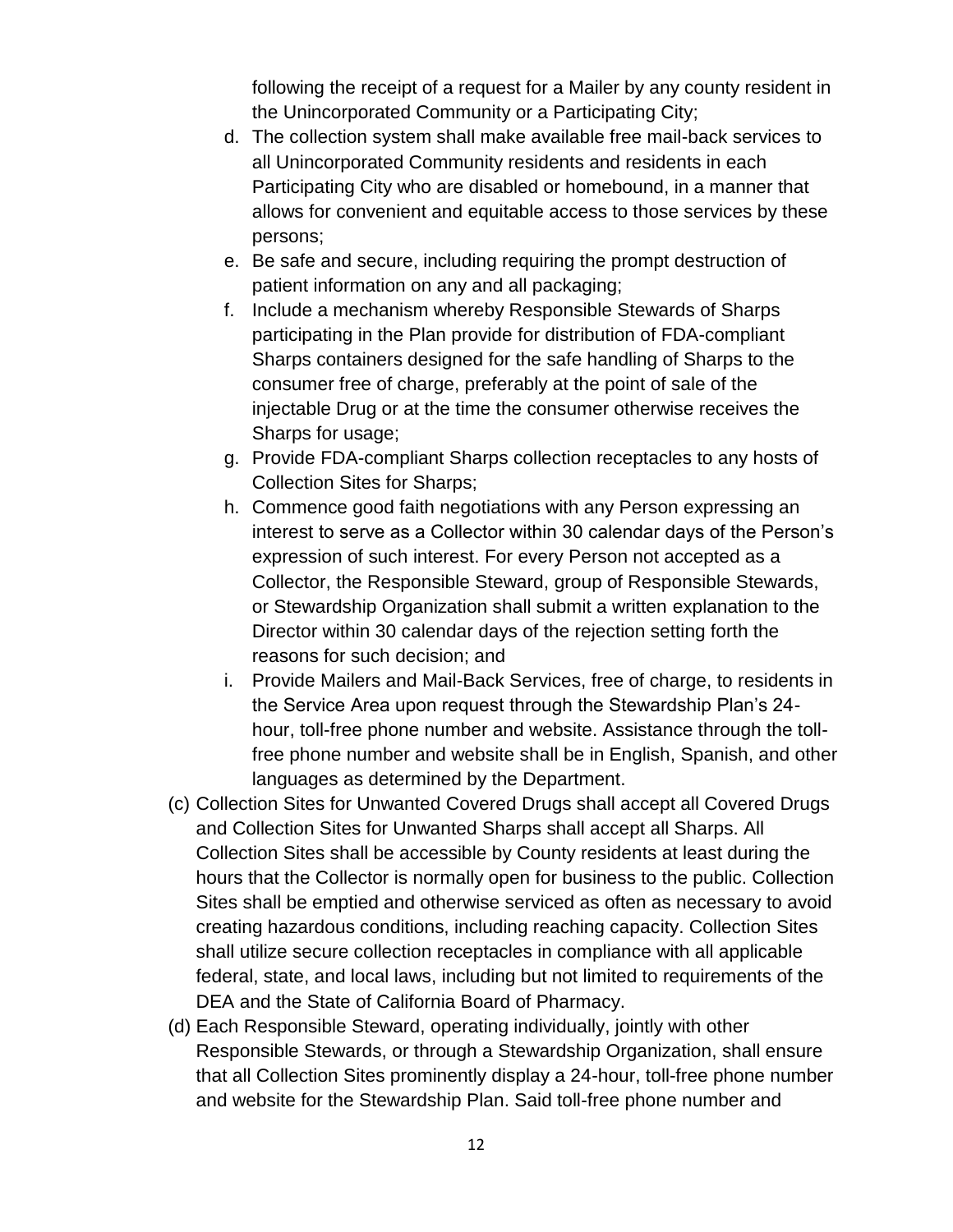website shall be a means by which any Person can provide feedback on collection activities, including but not limited to the need to empty the receptacles more frequently or reporting a hazardous condition observed at or near the Collection Sites. Each Stewardship Plan shall provide for the immediate abatement of any hazardous condition arising from or related to operations performed under the Stewardship Plan and shall notify the Director within 24 hours of notice of same.

9.29.060 STEWARDSHIP PLANS – DISPOSAL OF COVERED DRUGS AND SHARPS.

- (a) Covered Drugs collected under a Stewardship Plan must be disposed of at a permitted Hazardous Waste Disposal Facility.
- (b) Sharps collected under a Stewardship Plan must be disposed of in accordance with California Health and Safety Code Division 104 Part 14 Chapter 7.
- (c) The Director may grant approval for a Stewardship Plan to dispose of some or all collected Covered Drugs at a permitted large municipal waste combustor, as defined by the United States Environmental Protection Agency under Title 40 Code of Federal Regulations, Parts 60 and 62, or any successor legislation if the Director deems the use of a Hazardous Waste Disposal Facility described under subsection (a) to be infeasible for the Stewardship Plan based on cost, logistics, or other considerations.
- (d) The Director may require a Stewardship Plan to use final disposal technologies that provide superior environmental and human health protection than provided by the disposal technologies in subsections (a) through (c), or equivalent protection at lesser cost. The proposed technology must provide equivalent or superior protection in each of the following areas: (1) monitoring of any emissions or waste; (2) worker health and safety; (3) reduction or elimination of air, water or land emissions contributing to persistent, bioaccumulative, and toxic pollution; and (4) overall impact on the environment and human health.

# 9.29.070 STEWARDSHIP PLANS – ADMINISTRATIVE AND OPERATIONAL COSTS.

- (a) Each Responsible Steward, group of Responsible Stewards, or Stewardship Organization participating in a Stewardship Plan shall prepare and implement its Stewardship Plan as required by this ordinance at its own cost and expense.
- (b) No Responsible Steward, group of Responsible Stewards, Stewardship Organization, or any other Person may charge a point-of-sale fee to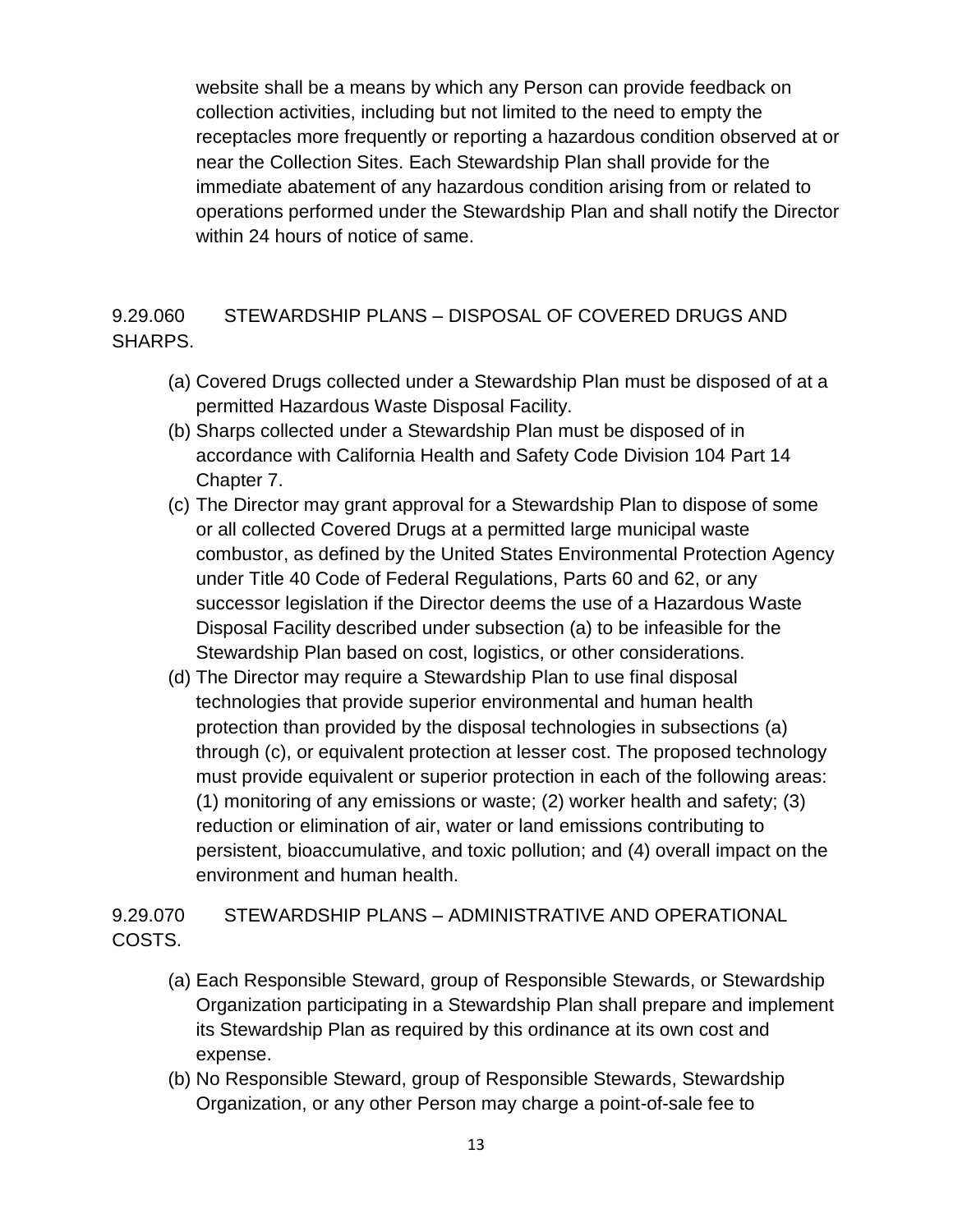consumers to recoup the costs of any Stewardship Plan, nor may they charge a specific point-of-sale collection fee at the time that Covered Drugs and/or Sharps are collected.

(c) Responsible Stewards are not required to pay for costs of staff time at Collection Sites provided by Collectors volunteering to participate in a Stewardship Plan.

### 9.29.080 STEWARDSHIP PLANS – REPORTING REQUIREMENTS.

- (a) By April  $1<sup>st</sup>$  each year, each Responsible Steward, group of Responsible Stewards, and Stewardship Organization shall submit a report to the Director on behalf of participating Responsible Stewards describing their plan's activities during the previous calendar year. The report must include:
	- a. A list of Responsible Stewards participating in the Stewardship Plan;
	- b. The amount, by weight, of Covered Drugs and the amount, by weight, of Sharps collected, including the amount by weight from each collection method used per location, and by mailer per zip code;
	- c. A list of Collection Sites;
	- d. The number of Mailers provided to County residents, and the method and location of distribution;
	- e. The number of Sharps containers provided to County residents, and the method and location of distribution;
	- f. The dates and locations of collection events held;
	- g. The transporters used and the disposal facility or facilities used for all Covered Drugs and Sharps;
	- h. Whether any safety or security problems occurred during collection, transportation or disposal of Unwanted Covered Drugs and Unwanted Sharps during the reporting period and, if so, what changes have or will be made to policies, procedures or tracking mechanisms to alleviate the problem and to improve safety and security in the future;
	- i. A description of the public education, outreach and evaluation activities implemented during the reporting period;
	- j. A description of how collected packaging was recycled to the extent feasible, including the recycling facility or facilities used, and the amount of packaging collected by weight and percent recycled;
	- k. A summary of the Stewardship Plan's goals, the degree of success in meeting those goals in the past year, and, if any goals have not been met, what effort will be made to achieve the goals in the next year;
	- l. The total expenditures of the Stewardship Plan during the reporting period; and
	- m. An Executive Summary.
- (b) Each Responsible Steward, group of Responsible Stewards, and Stewardship Organization shall provide on a quarterly basis, a list of Responsible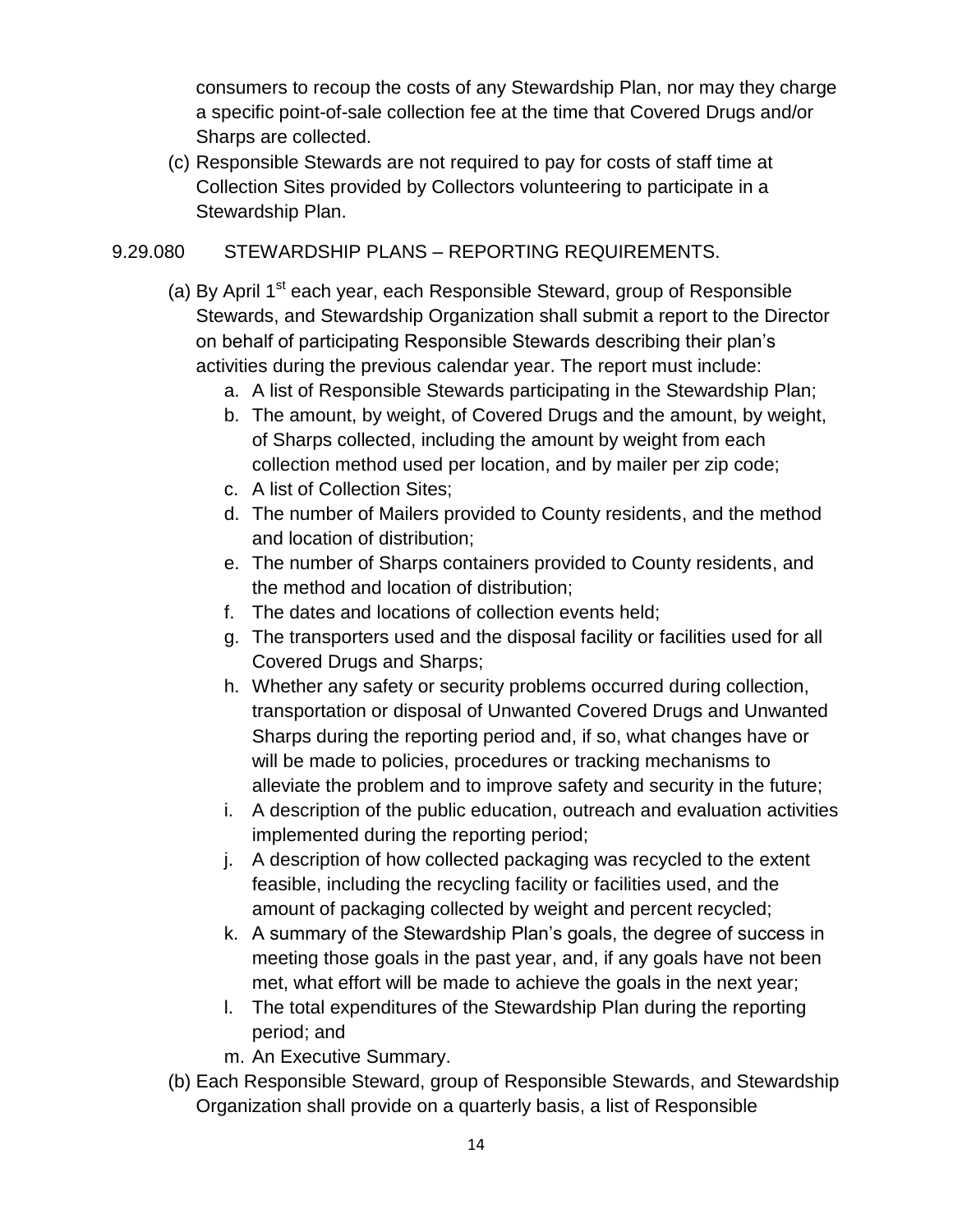Stewards participating in the Stewardship Plan. Any change in the official point of contact for the Plan must be provided to the Department within 30 days of the change.

- (c) The Director shall make reports submitted under this Chapter available to the public.
- (d) For the purposes of this Section 9.29.080, "reporting period" means the period from January 1 through December 31 of the same calendar year, unless otherwise specified by the Responsible Steward, group of Responsible Stewards, and Stewardship Organization to the Director.

# 9.29.090 STEWARDSHIP PLANS – IDENTIFICATION OF RESPONSIBLE STEWARDS OF COVERED DRUGS AND SHARPS.

Any Person receiving a letter of inquiry from the Director regarding whether or not it is a Responsible Steward under this Chapter must respond in writing within 60 days. If such Person does not believe it is a Responsible Steward under this Chapter, it must state the basis for such belief. It must also provide a list of all Covered Drugs and Sharps it repackages, distributes, sells, or offers for sale within the County, if any, and identify the name and Contact Information of the Person(s) from whom it acquired said Covered Drugs or Sharps.

### 9.29.100 STEWARDSHIP PLANS – REVIEW OF PROPOSED PLANS.

- (a) By 90 days after the effective date of this Chapter, each Responsible Steward, group of Responsible Stewards, or Stewardship Organization shall submit its proposed Stewardship Plan to the Director for review, accompanied by the plan review fee in accordance with Section 9.29.140 of this Chapter. The Director may upon request provide information, suggestions, and technical assistance about the requirements of this Chapter to assist with the development of a proposed Stewardship Plan.
- (b) The Director shall review the proposed Stewardship Plan and determine whether it meets the requirements of this Chapter.
- (c) After the review under subsection (b) and within 90 days after receipt of the proposed Stewardship Plan, the Director shall either approve or reject the proposed Stewardship Plan in writing and, if rejected, provide reasons for the rejection.
- (d) If the Director rejects a proposed Stewardship Plan, a Responsible Steward, group of Responsible Stewards, or Stewardship Organization must submit a revised Stewardship Plan, accompanied by the plan review fee in accordance with Section 9.29.140 of this Chapter, to the Director within 30 days after receiving written notice of the rejection. The Director shall review and approve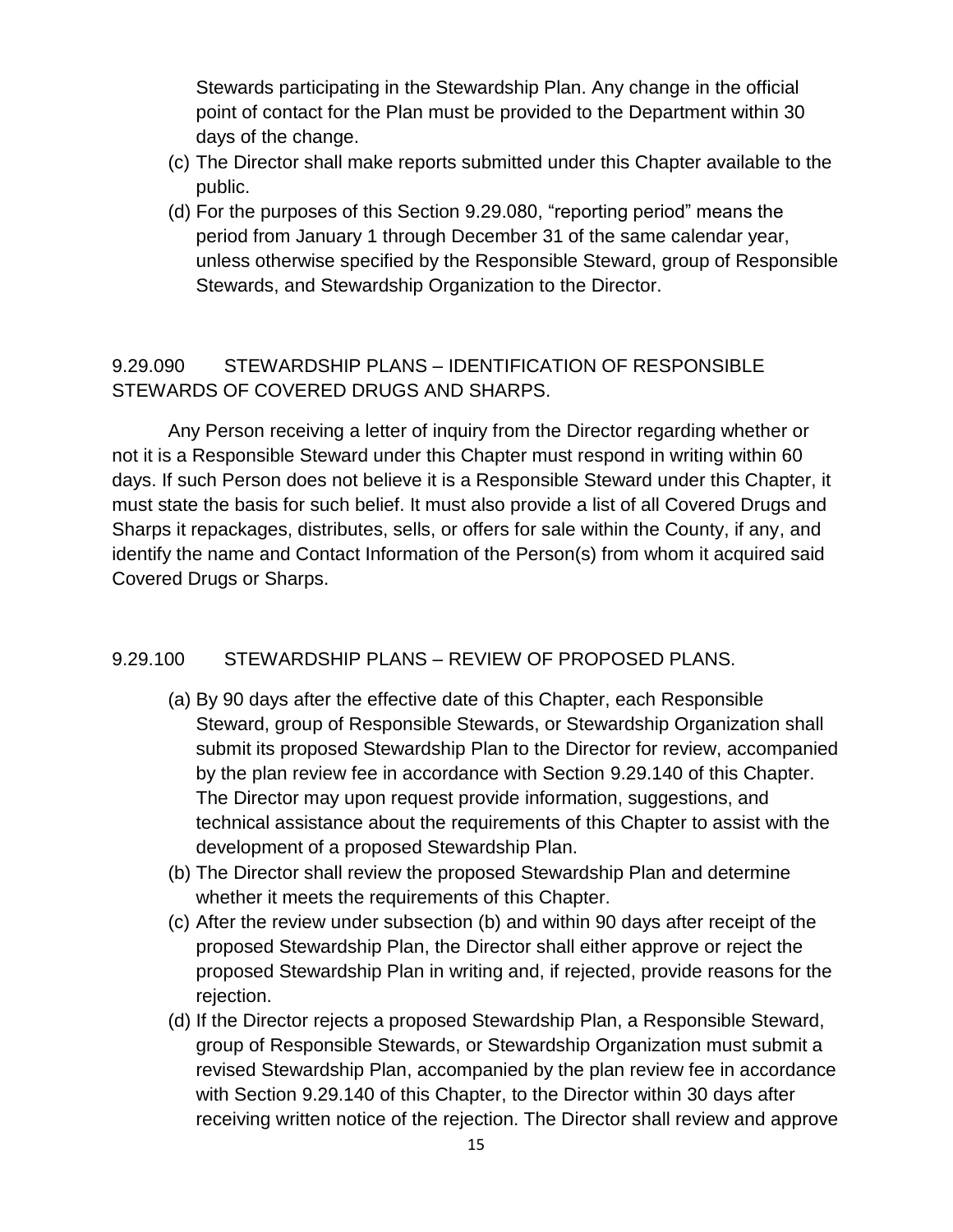or reject a revised Stewardship Plan as provided under subsections (b) and (c).

- (e) If the Director rejects a revised Stewardship Plan, or any subsequently revised plan, the Director may deem the Responsible Steward, group of Responsible Stewards, or Stewardship Organization out of compliance with this Chapter and subject to the enforcement provisions in this Chapter.
- (f) The Department, at the sole discretion of the Director, may establish a technical advisory committee to assist the Department in reviewing Stewardship Plans or otherwise assisting in the implementation of this ordinance.
- (g) The Director shall make all proposed and approved Stewardship Plans submitted under this Chapter available to the public for review and comment.

### 9.29.110 STEWARDSHIP PLANS – PRIOR APPROVAL FOR CHANGE.

- (a) Proposed changes to an approved Stewardship Plan that substantively alter plan operations, including, but not limited to, changes to participating Responsible Stewards, Collectors, collection methods, Hazardous Waste Disposal Facilities, how to achieve the service convenience goal, policies and procedures for handling Unwanted Covered Drugs and Unwanted Sharps, or education and promotion methods, must be approved in writing by the Director before the changes are implemented.
- (b) A Responsible Steward, group of Responsible Stewards, or Stewardship Organization shall submit to the Director any proposed change to a Stewardship Plan in writing at least 30 days before the proposed changes are scheduled to take effect. All changes must be approved in writing by the Director before the changes are implemented. Any such submittal shall be accompanied by the review fee in accordance with Section 9.29.140 of this Chapter.
- (c) A Responsible Steward, group of Responsible Stewards, or Stewardship Organization shall notify the Director at least 15 days before implementing any changes to Collection Site locations, methods for scheduling and locating periodic collection events, or methods for distributing Mailers, that do not substantively alter achievement of the service convenience goal under Section 9.29.050 of this Chapter, or other changes that do not substantively alter plan operations under subsection (a).
- (d) A Responsible Steward, group of Responsible Stewards, or Stewardship Organization may request an advance determination from the Director whether a proposed change would be deemed to substantively alter plan operations.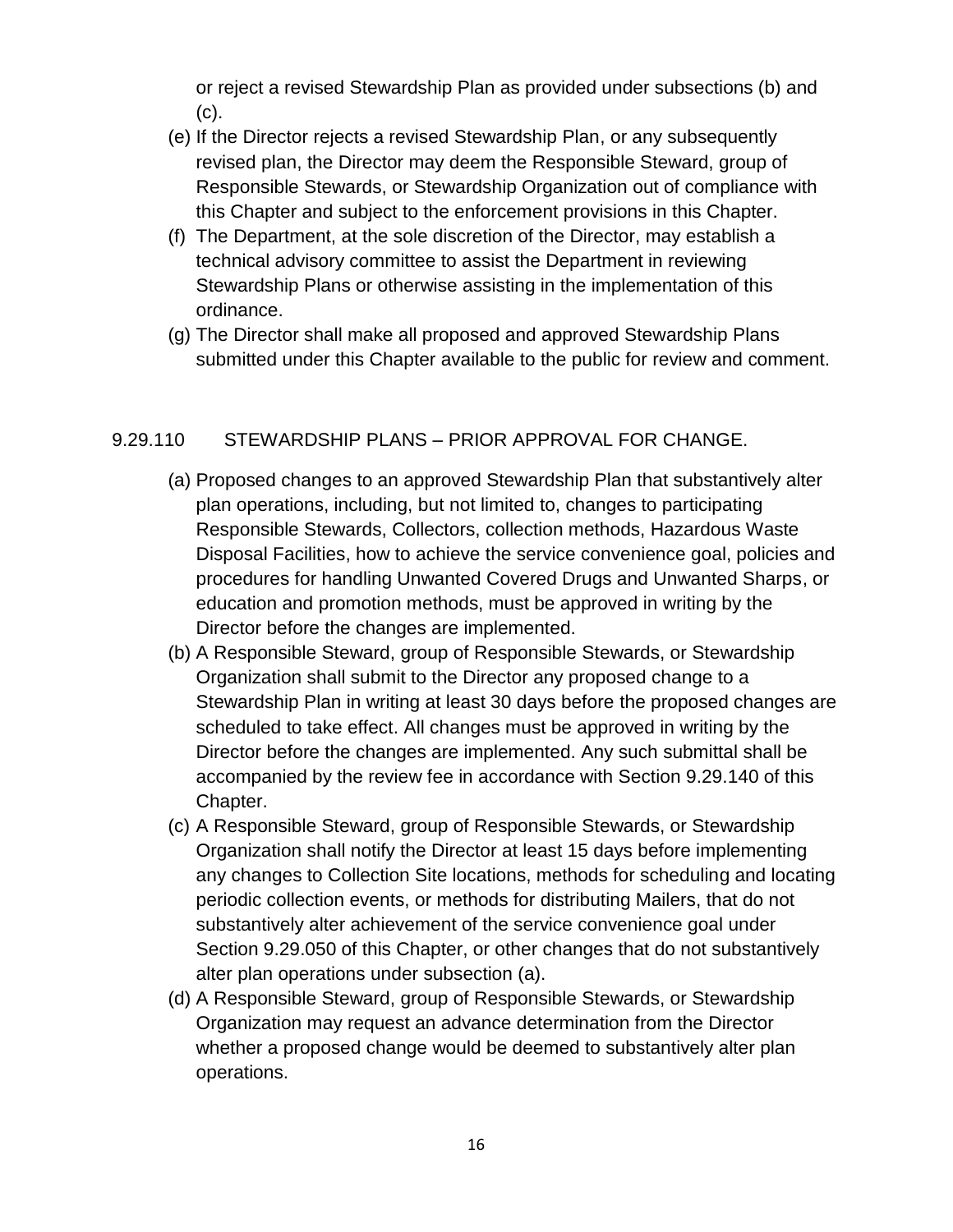#### 9.29.120 STEWARDSHIP PLANS – ENFORCEMENT AND PENALTIES.

- (a) The Director shall refer any violations to the Enforcing Officer to administer the penalty provisions of this Chapter.
- (b) If the Enforcing Officer determines that any Person has violated any provision of this Chapter or a regulation adopted pursuant to this Chapter, the Enforcing Officer shall send a written warning, as well as a copy of this Chapter and any regulations adopted pursuant to this Chapter, to the Person or Persons who violated it. The Person or Persons shall have 45 days after the date of mailing of the warning to come into compliance and correct all violations.
- (c) If the Person or Persons fail to come into compliance or correct all violations, the Enforcing Officer may impose administrative fines for violations of this Chapter or of any regulation adopted pursuant to this Chapter, pursuant to Chapter 10.14 of the Tehama County Ordinance Code, as amended, as amended, which is hereby incorporated in its entirety and shall govern the imposition, enforcement, collection, and review of administrative citations issued to enforce this Chapter or any rule or regulation adopted pursuant to this Chapter. Each day shall constitute a separate violation for these purposes.
- (d) County Counsel, the District Attorney, and any applicable City Attorney may bring a civil action to enjoin violations of or compel compliance with any requirement of this Chapter or any rule or regulation adopted pursuant to this Chapter, as well as for payment of civil penalties and any other appropriate remedy. The court shall award reasonable attorney's fees and costs to County Counsel, the District Attorney, and any applicable City Attorney.
- (e) Any Person who knowingly and willfully violates the requirements of this Chapter or any rule or regulation adopted pursuant to this Chapter is guilty of a misdemeanor and upon conviction thereof is punishable by a fine of not less than fifty dollars (\$50) and not more than one thousand (\$1,000) for each day per violation, or by imprisonment for a period not to exceed six months, or by both such fine and imprisonment.
- (f) Any Person in violation of this Chapter or any rule or regulation adopted pursuant to this Chapter shall be liable to the County for a civil penalty in an amount not to exceed one thousand dollars (\$1,000) per day per violation. Each day in which the violation continues shall constitute a separate violation. Civil penalties shall not be assessed pursuant to this subsection (f) for the same violations for which the Director assessed an administrative penalty pursuant to subsection (c).
- (g) In determining the appropriate penalties, the court or the Director shall consider the extent of harm caused by the violation, the nature and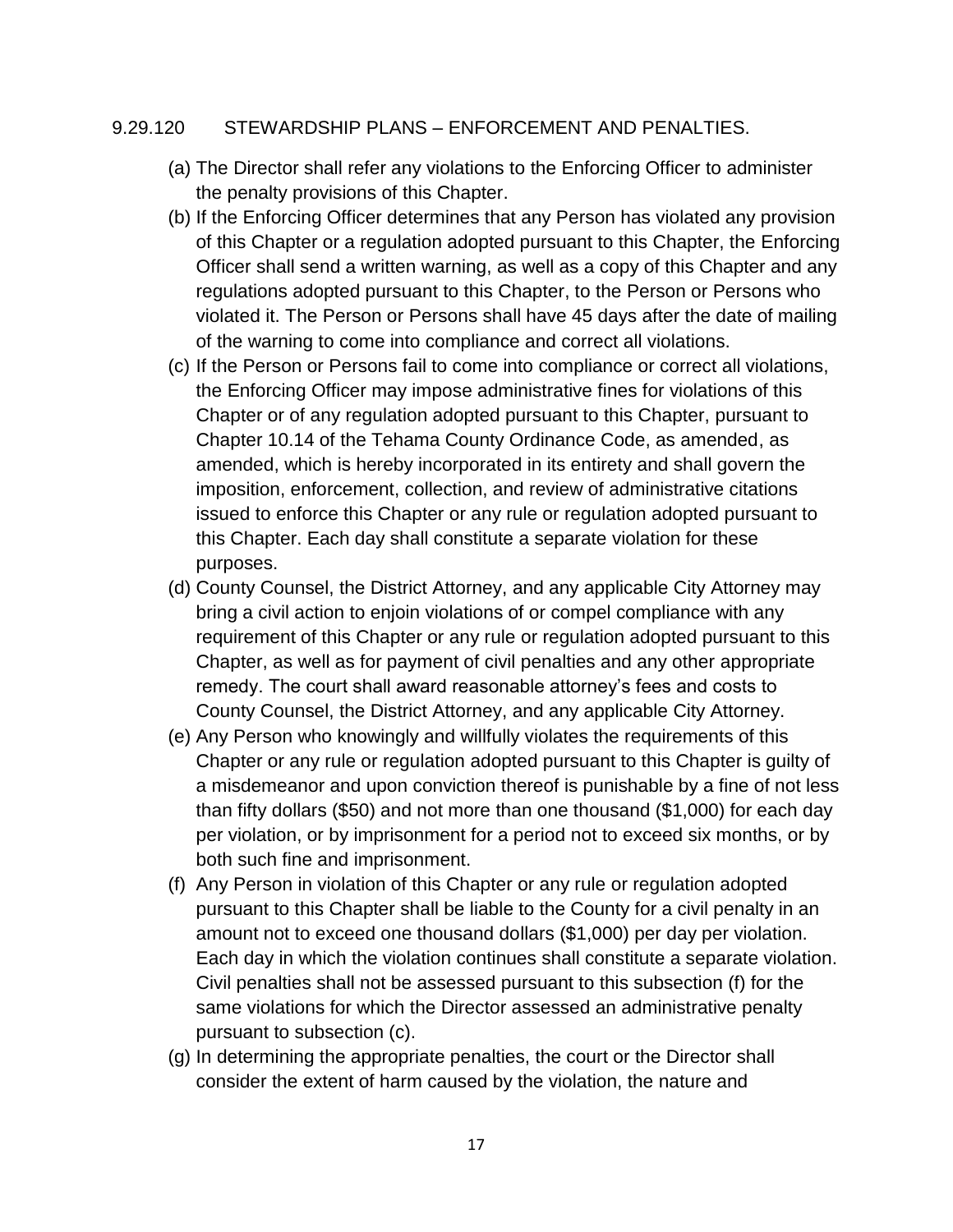persistence of the violation, the frequency of past violations, any action taken to mitigate the violation, and the financial burden to the violator.

(h) The Director may exercise reasonable discretion to waive strict compliance with the requirements of this Chapter that apply to Responsible Stewards in order to achieve the objectives of this Chapter.

# 9.29.130 STEWARDSHIP PLANS – REGULATIONS, GUIDELINES, AND REPORTS.

- (a) The Director may adopt regulations and guidelines necessary to implement, administer, and enforce this Chapter.
- (b) The Director may work with each Responsible Steward, group of Responsible Stewards, and Stewardship Organization as needed, but no less than annually, to define goals and performance, including but not limited to collection amounts, education, and promotion for a Stewardship Plan.
- (c) The Director shall report biennially to the Board of Supervisors concerning the status of all Stewardship Plans and recommendations for changes to this Chapter. The biennial report may also include a summary of available data on indicators and trends of abuse, poisonings and overdoses from prescription and nonprescription drugs and a review of comprehensive prevention strategies to reduce risks of drug abuse, overdoses, and preventable poisonings. The first report shall be due two years from the effective date of this Chapter.

### 9.29.140 PLAN REVIEW AND ANNUAL OPERATION FEES.

- (a) Each Responsible Steward, group of Responsible Stewards, and Stewardship Organization participating in a Stewardship Plan shall pay to the Director plan review fees to be established under subsection (d) for the performance of certain functions as applicable, including but not limited to:
	- a. Review of a proposed Stewardship Plan;
	- b. Review of a revised, proposed Stewardship Plan;
	- c. Review of changes to an approved Stewardship Plan;
	- d. Review of an updated Stewardship Plan at least every three years as required under Section 9.29.030 of this Chapter;
	- e. Review of any petition for approval to use alternative final disposal technologies under Section 9.29.060; and
	- f. Environmental review of a Stewardship Plan.
- (b) In addition to plan review fees, each Responsible Steward, group of Responsible Stewards, and Stewardship Organization shall pay to the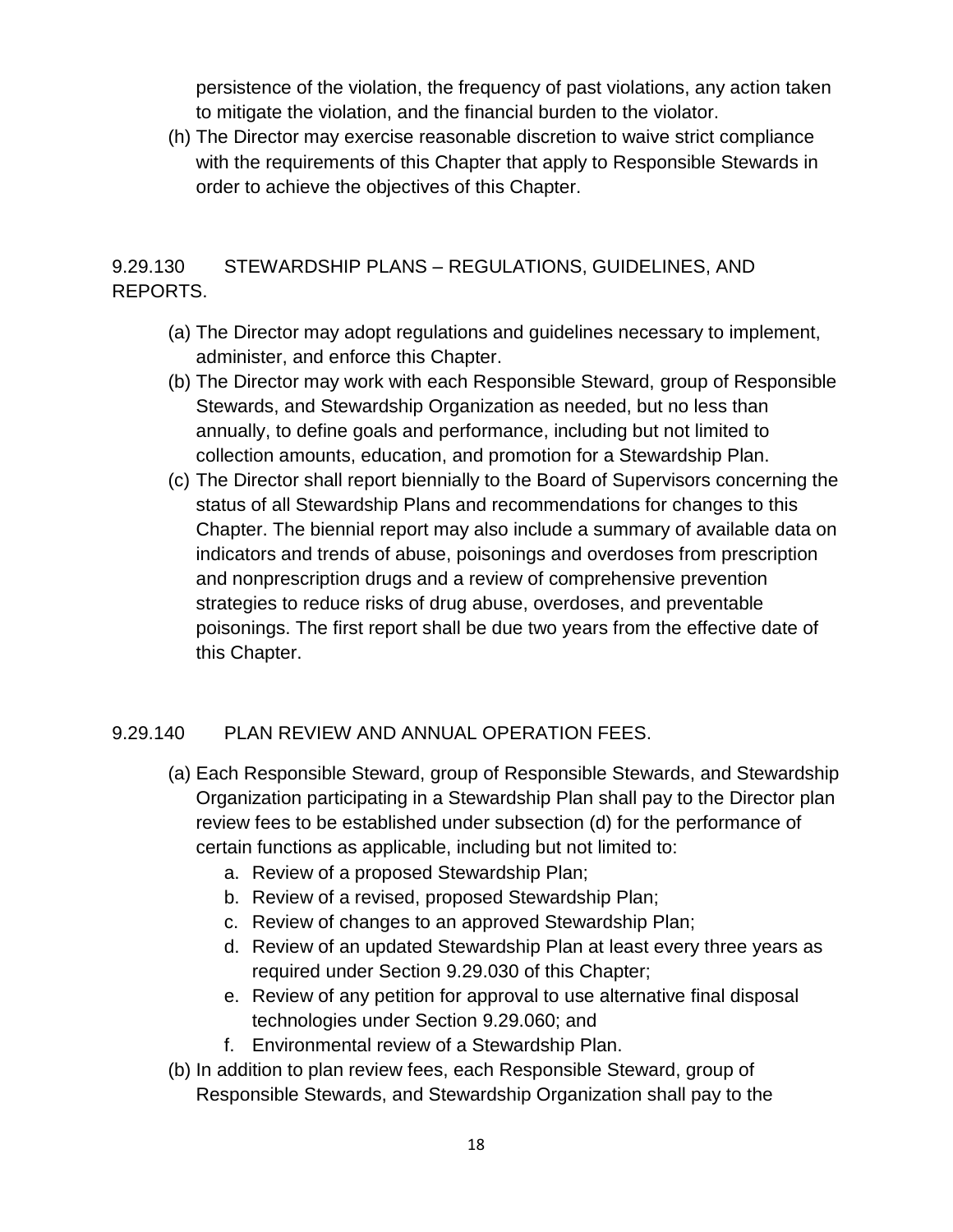Director annual operating fees to be established under subsection (d) of this Section 9.29.140.

- (c) A Stewardship Organization may remit the plan review fee on behalf of its participating Responsible Stewards.
- (d) As soon as practicable, the Director shall propose to the Board of Supervisors a schedule of fees charged to each Responsible Steward, group of Responsible Stewards, and Stewardship Organization to cover costs of administering and enforcing this Chapter. The Director shall set the fees to recover but not exceed actual and reasonable costs to the County. The Board of Supervisors must approve the schedule of fees after a public hearing for it to become effective.

### 9.29.150 INFORMATION REQUIRED AT POINT OF SALE.

- (a) Each Responsible Steward, group of Stewards, or Stewardship Organization shall request that any Person selling or offering for sale Covered Drugs or Sharps to the public post display materials approved by the Director explaining how and where members of the public may safely and lawfully dispose of Unwanted Covered Drugs and Unwanted Sharps at no cost to the consumer. The materials shall be in English, Spanish, and other languages as determined by the Department and shall be legible and easily understandable by the average person. The materials shall be posted on the premises of the Person's place of business in a location visible to the public, if applicable, and adjacent to the area where prescription drugs are dispensed. Each Responsible Steward, group of Stewards, or Stewardship Organization shall request mail-order Pharmacies and on-line Pharmacies selling Covered Drugs or Sharps to County residents provide such materials with the order. If any Person selling or offering for sale Covered Drugs or Sharps to the public declines to post the display materials, or if mail-order Pharmacies and on-line Pharmacies decline to include such materials with the order, the Responsible Steward, group of Stewards, or Stewardship Organization shall report to the Director an explanation of why such request was declined by the Person and submit a subsequent request to the Person semiannually.
- (b) The Director may, in his or her discretion, authorize a Responsible Steward, group of Stewards, or Stewardship Organization to use alternate means to comply with the requirements of subsection (a). No Responsible Steward, group of Stewards, or Stewardship Organization may sell or offer for sale Covered Drugs or Sharps to the public using any alternate means of compliance with this Chapter unless specifically authorized to do so in advance in writing by the Director.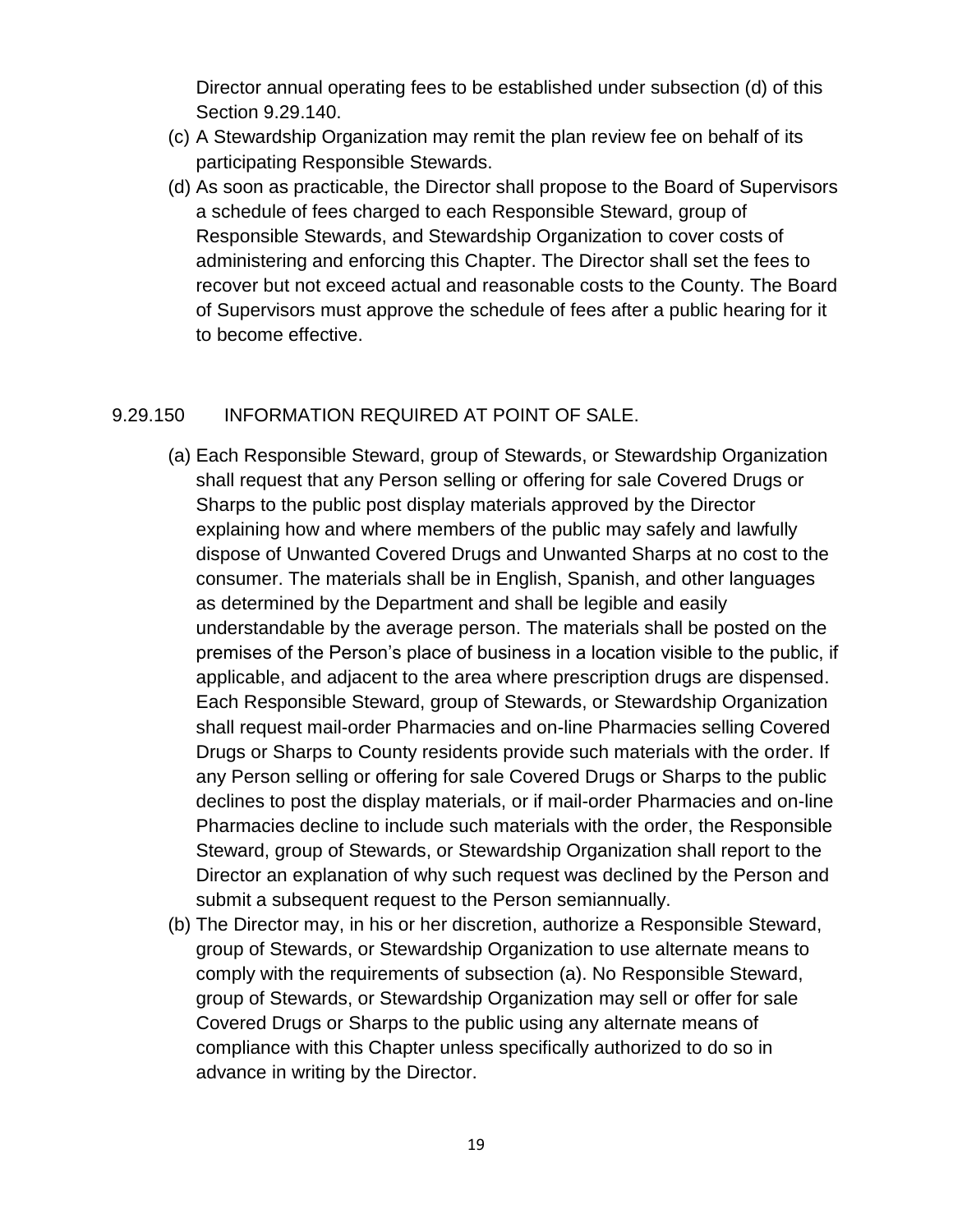# 9.29.160 STEWARDSHIP PLANS – PROMOTION, OUTREACH AND EDUCATION.

- (a) Each Responsible Steward, group of Responsible Stewards, or Stewardship Organization shall develop a system of promotion, outreach, and public education to be included in the Stewardship Plan as the Outreach Program. Specifically, each Responsible Steward, group of Responsible Stewards, or Stewardship Organization shall:
	- a. Promote the collection options offered under its Stewardship Plan to residents and the health care community. Promotion shall include outreach and educational materials designed to achieve the following goals:
		- i. Promote the safe storage of Drugs and Sharps by residents during the treatment period;
		- ii. Describing where to return Unwanted Covered Drugs and Unwanted Sharps under the Stewardship Plan;
		- iii. Convey disposal instructions only for the types of collection and disposal options offered through the approved Stewardship Plan;
		- iv. Expressly encourage disposal through the approved Stewardship Plan as an environmentally friendly method of disposal; and
		- v. Identify all locations and collection events in the Service Area which are authorized by the DEA and at which Unwanted Covered Drugs Unwanted Sharps can be disposed, whether operated by a Responsible Steward, group of Responsible Stewards, or Stewardship Organization or not.
	- b. These materials must be provided to Pharmacies, retailers of Covered Drugs and Sharps, health care practitioners, health care facilities, veterinary facilities, and other prescribers for their own education as well as for dissemination to residents, and use plain language and explanatory images so as to be readily understandable by all residents, including individuals with limited English proficiency, which may include but shall not be limited to, printing on prescription bags;
	- c. Work with Collectors participating in Stewardship Plans to develop clear, standardized instructions, signage and promotional materials for residents on the use of collection receptacles and a readilyrecognizable, consistent design of collection receptacles;
	- d. Outreach Program activities shall, when considered together, achieve a combined Target Audience Reach percent of 75% at 3+ Frequency for the duration of one month, at least three times per year over the first 12 months of Plan operation and a combined target reach percent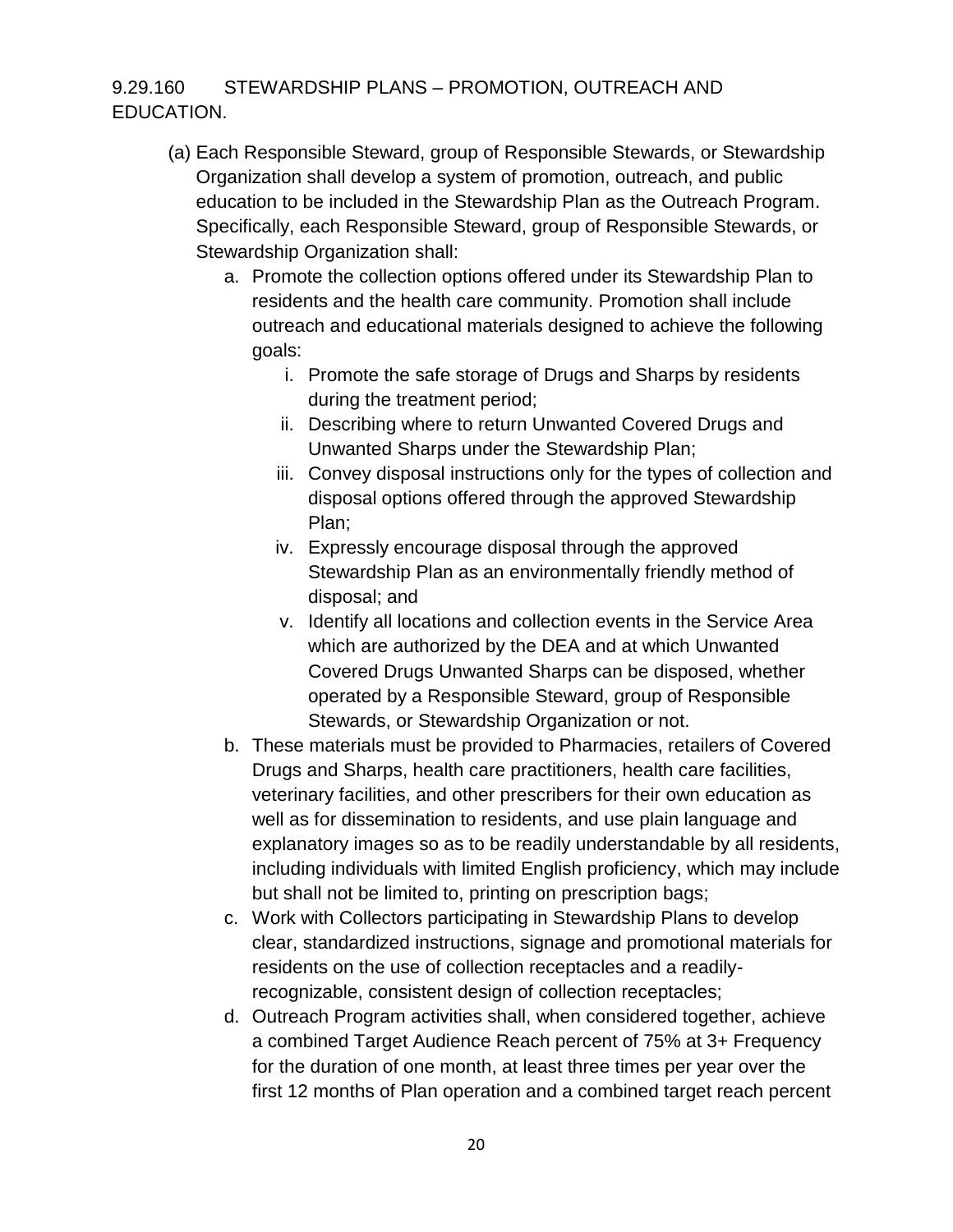of 50% at a 2+ Frequency for the duration of one month, at least three times per year for the following years.

- e. For every fifth year of program operation, Outreach Program activities shall achieve a combined Target Audience Reach of 75% at 3+ Frequency for the duration of one month, at least three times per year for that year.
- f. Establish a 24-hour, toll-free phone number and single website where information can be obtained regarding collection options and current locations of Collection Sites;
- g. Within six months of the effective date of this Chapter and biennially thereafter, conduct a statistically meaningful survey of residents, pharmacists, veterinarians, retailers, and health professionals who interact with patients on the use of Drugs and Sharps after the first full year of operation of the plans. Survey questions shall include but not be limited to questions designed to: (1) assess the awareness of the County's Stewardship Program, the Stewardship Plans in operation, and the location of all available Collection Sites; (2) assess to what extent Collection Sites and other collection methods are safe, convenient, easy to use, and utilized by residents; and (3) assess knowledge and attitudes about risks of abuse, poisonings and overdoses from prescription and nonprescription Drugs used in the home. Draft survey questions shall be submitted to the Director for review and comment at least 30 days prior to initiation of the survey. Results of the survey shall be reported to the Director and made available to the public on the website required in this Section 9.29.060 within 90 days following the end of the survey period. Each Responsible Steward, group of Responsible Stewards, and Stewardship Organization shall ensure the privacy of all survey respondents.
- (b) All surveys, outreach, education, promotion, websites, and toll-free phone numbers required by this Section 9.29.160 shall be in English, Spanish, and other threshold languages as determined by the Department. If more than one Stewardship Plan is approved, then to the extent feasible, all Stewardship Plans shall coordinate with each other and develop a single system of promotion and education, with a single toll-free hotline and website and consistent signage and materials across the County. In the event that agreement cannot be achieved, the Director shall develop a final Outreach Program design and single system of promotion which meets the requirements. All costs of developing and implementing the single system of promotion shall be divided among all Stewardship Plan operators.
- (c) Each Responsible Steward, group of Responsible Stewards, or Stewardship Organization shall include the following information on Outreach Program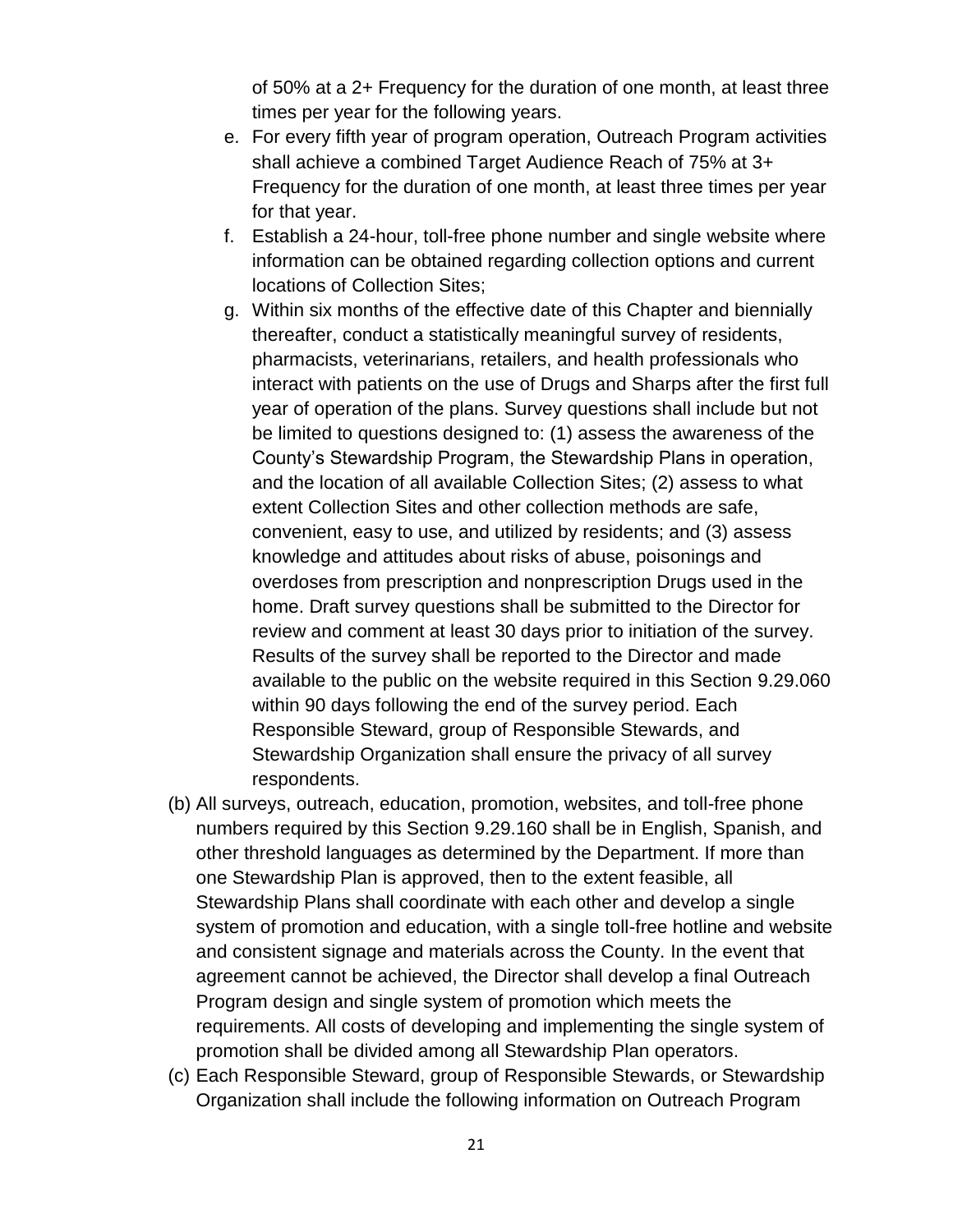activities in an the Annual Report, as required in 9.29.080STEWARDSHIP PLANS – REPORTING REQUIREMENTS:

- a. A discussion of whether and how the Outreach Program activities undertaken during the reporting year achieved the Reach and Frequency requirements;
- b. The identity of all Media used to promote the Plan in the reporting year;
- c. Target Rating Points by Medium as a demonstration that the Outreach Program activities undertaken during the reporting period were sufficient to meet the combined Target Reach Percent and Frequency requirements;
- d. Proof of Performance for each Medium utilized in the Outreach Plan activities undertaken during the reporting year; and
- e. A discussion of Outreach Program effectiveness and a description of additional future Outreach Plan activities required, if any, as described below.
- (d) Outreach Program effectiveness shall be measured by Target Audience awareness of the Plan as demonstrated by way of the biennial survey. If the results of any biennial survey show that less than 50% of the Target Audience are aware of the Plan, future Outreach Program activities must be undertaken to increase Reach, Frequency, and duration until awareness of at least 50% is achieved, as demonstrated in subsequent biennial residential surveys.

### 9.29.170 UNDERTAKING FOR THE GENERAL WELFARE.

In adopting and implementing this Chapter, the County is assuming an undertaking only to promote the general welfare. It is not assuming, nor is it imposing on its officers and employees, an obligation for breach of which it is liable in money damages to any Person who claims that such breach proximately caused injury.

9.29.180 COMPLIANCE WITH FEDERAL, STATE, AND LOCAL LAWS.

Each Responsible Steward, group of Responsible Stewards, and Stewardship Organization operating under this Chapter must comply with all applicable federal, state, and local laws and regulations.

Each Responsible Steward, group of Responsible Stewards, and Stewardship Organization operating under this Chapter shall also ensure that each Collector, each Person retained to transport the collected items, and any other Person implementing any portion of the Stewardship Plan complies with all applicable federal, state and local laws and regulations.